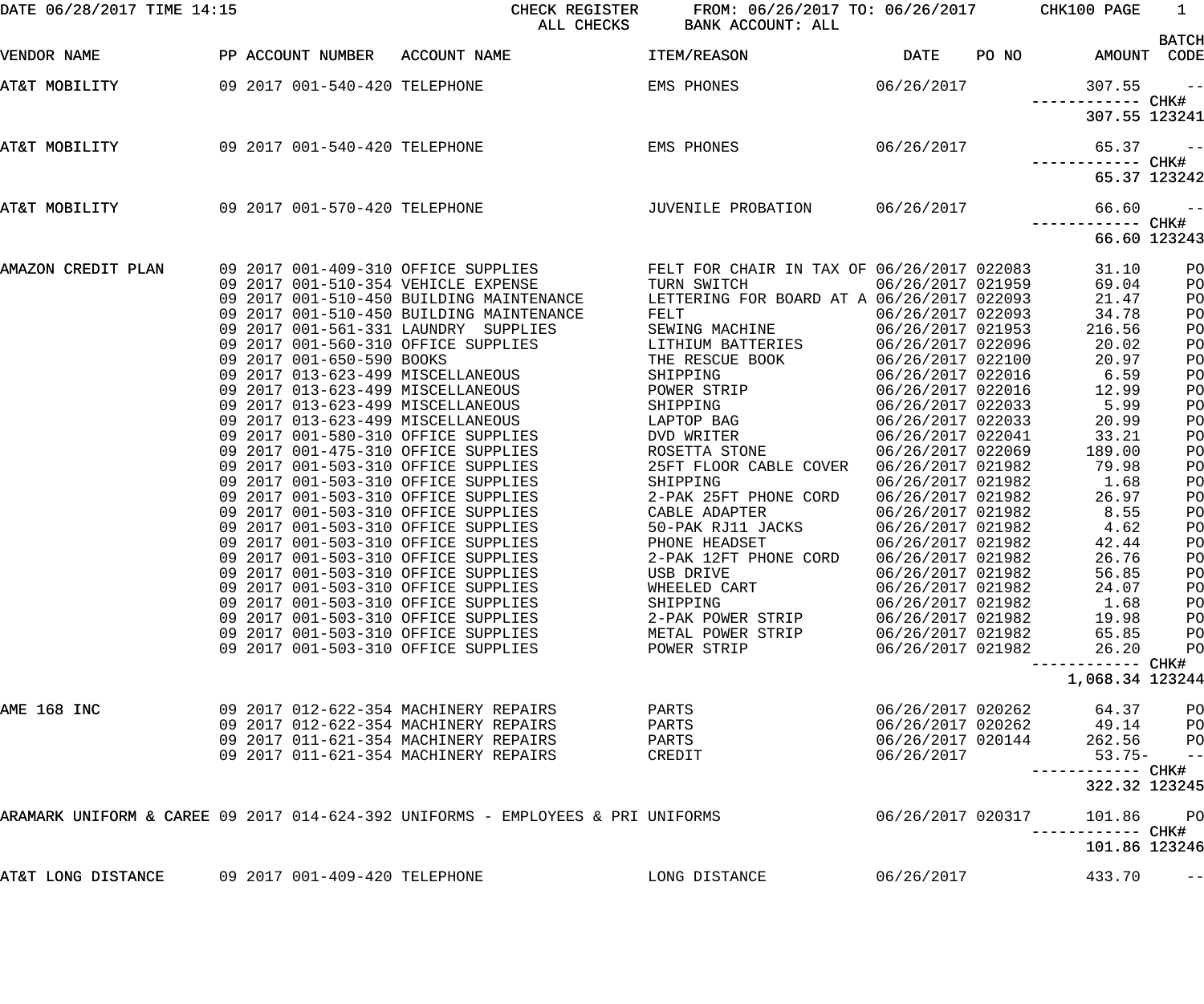| DATE 06/28/2017 TIME 14:15                                    |                                                                | CHECK REGISTER<br>ALL CHECKS                                                                                                                                             | FROM: 06/26/2017 TO: 06/26/2017<br>BANK ACCOUNT: ALL                                                                              |                                                                                  |       | CHK100 PAGE                                     | 2 <sup>1</sup>                  |
|---------------------------------------------------------------|----------------------------------------------------------------|--------------------------------------------------------------------------------------------------------------------------------------------------------------------------|-----------------------------------------------------------------------------------------------------------------------------------|----------------------------------------------------------------------------------|-------|-------------------------------------------------|---------------------------------|
| VENDOR NAME                                                   | PP ACCOUNT NUMBER                                              | ACCOUNT NAME                                                                                                                                                             | ITEM/REASON                                                                                                                       | <b>DATE</b>                                                                      | PO NO | AMOUNT CODE                                     | <b>BATCH</b>                    |
|                                                               | 09 2017 001-409-420 TELEPHONE<br>09 2017 001-409-420 TELEPHONE |                                                                                                                                                                          | LONG DISTANCE<br>LONG DISTANCE                                                                                                    | 06/26/2017<br>06/26/2017                                                         |       | 9.23<br>2.10                                    | $\qquad \qquad -$<br>$\qquad -$ |
|                                                               |                                                                |                                                                                                                                                                          |                                                                                                                                   |                                                                                  |       | ------------ CHK#<br>445.03 123247              |                                 |
| ATWOOD DISTRIBUTING LP 09 2017 012-622-354 MACHINERY REPAIRS  |                                                                |                                                                                                                                                                          | HOSE                                                                                                                              | 06/26/2017 020303                                                                |       | 29.98<br>------------ CHK#                      | P <sub>O</sub>                  |
|                                                               |                                                                |                                                                                                                                                                          |                                                                                                                                   |                                                                                  |       | 29.98 123248                                    |                                 |
| B&T AUTO                                                      |                                                                | 09 2017 001-560-354 VEHICLE MAINTENANCE<br>09 2017 001-560-354 VEHICLE MAINTENANCE<br>09 2017 001-560-354 VEHICLE MAINTENANCE                                            | SRTIP EMERGENCY EQUIP<br>BRAKES UNIT 13<br>BRAKES UNIT 33                                                                         | 06/26/2017 020195<br>06/26/2017 020195<br>06/26/2017 020195                      |       | 200.00<br>186.76<br>276.76                      | PO<br>PO<br>PO                  |
|                                                               |                                                                | 09 2017 001-560-354 VEHICLE MAINTENANCE<br>09 2017 001-560-354 VEHICLE MAINTENANCE<br>09 2017 001-560-354 VEHICLE MAINTENANCE                                            | GUN BOX INSTALLATION UNI 06/26/2017 020195<br>BATRTERIES UNIT 30<br>REPLACE MIC UNIT 12                                           | 06/26/2017 020195<br>06/26/2017 020195                                           |       | 50.00<br>373.58<br>25.00                        | PO<br>PO<br>PO                  |
|                                                               |                                                                | 09 2017 001-560-354 VEHICLE MAINTENANCE<br>09 2017 001-560-354 VEHICLE MAINTENANCE<br>09 2017 001-560-354 VEHICLE MAINTENANCE<br>09 2017 001-560-354 VEHICLE MAINTENANCE | INSTALL ANTENNA UNIT 16 06/26/2017 020195<br>LOW BEAM BULBS UNIT 25<br>REPLACE SPOTLIGHT UNIT 5 06/26/2017 020195<br>REPAIR SIREN | 06/26/2017 020195<br>06/26/2017 020195                                           |       | 100.00<br>20.60<br>59.94<br>75.00               | PO<br>PO<br>PO<br>PO            |
|                                                               |                                                                | 09 2017 001-560-354 VEHICLE MAINTENANCE<br>09 2017 001-560-354 VEHICLE MAINTENANCE                                                                                       | BRAKES UNIT 28<br>FIX SIREN UNIT 15                                                                                               | 06/26/2017 020195<br>06/26/2017 020195                                           |       | 186.76<br>75.00<br>------------ CHK#            | PO<br>PO                        |
|                                                               |                                                                |                                                                                                                                                                          |                                                                                                                                   |                                                                                  |       | 1,629.40 123249                                 |                                 |
| BAKER & TAYLOR COMPANY 09 2017 001-650-590 BOOKS              | 09 2017 001-650-590 BOOKS<br>09 2017 001-650-590 BOOKS         |                                                                                                                                                                          | BOOKS<br>BOOKS<br>BOOKS                                                                                                           | 06/26/2017 020217<br>06/26/2017 020217<br>06/26/2017 020217                      |       | 69.82<br>148.00<br>318.62                       | PO<br>PO<br>PO                  |
|                                                               | 09 2017 001-650-590 BOOKS                                      |                                                                                                                                                                          | <b>BOOKS</b>                                                                                                                      | 06/26/2017 020217                                                                |       | 367.47<br>------------ CHK#                     | PO                              |
|                                                               |                                                                |                                                                                                                                                                          |                                                                                                                                   |                                                                                  |       | 903.91 123250                                   |                                 |
| BANE MACHINERY INC                                            |                                                                | 09 2017 012-622-354 MACHINERY REPAIRS<br>09 2017 011-621-354 MACHINERY REPAIRS<br>09 2017 013-623-354 MACHINERY REPAIRS                                                  | PARTS<br>SEAL KIT<br>DISC KIT                                                                                                     | 06/26/2017 020608<br>06/26/2017 020442                                           |       | 71.89<br>06/26/2017 020100 46.54 PO<br>1,054.58 | PO<br><b>PO</b><br>---- CHK#    |
|                                                               |                                                                |                                                                                                                                                                          |                                                                                                                                   |                                                                                  |       | 1,173.01 123251                                 |                                 |
| BELL SUPPLY COMPANY LLC 09 2017 011-621-354 MACHINERY REPAIRS |                                                                |                                                                                                                                                                          | PARTS                                                                                                                             | 06/26/2017 020098                                                                |       | 129.70                                          | $P$ O                           |
|                                                               |                                                                |                                                                                                                                                                          |                                                                                                                                   |                                                                                  |       | 129.70 123252                                   |                                 |
| BETTER CONTAINERS MFG C 09 2017 001-650-310 OFFICE SUPPLIES   |                                                                |                                                                                                                                                                          | <b>BAGS</b>                                                                                                                       | 06/26/2017 020112                                                                |       | 534.30                                          | P <sub>O</sub><br>----- CHK#    |
|                                                               |                                                                |                                                                                                                                                                          |                                                                                                                                   |                                                                                  |       | 534.30 123253                                   |                                 |
| BORDEN DAIRY COMPANY                                          |                                                                | 09 2017 001-561-333 FOOD FOR JAIL<br>09 2017 001-561-333 FOOD FOR JAIL<br>09 2017 001-561-333 FOOD FOR JAIL<br>09 2017 001-561-333 FOOD FOR JAIL                         | MILK<br>MILK<br>MILK<br>MILK                                                                                                      | 06/26/2017 020383<br>06/26/2017 020383<br>06/26/2017 020383<br>06/26/2017 020383 |       | 217.05<br>260.46<br>217.05<br>245.99            | PO<br>PO<br>PO<br>PO            |
|                                                               |                                                                |                                                                                                                                                                          |                                                                                                                                   |                                                                                  |       | ------- CHK#<br>940.55 123254                   |                                 |
| BOUNCEPAD NORTH AMERICA 09 2017 001-650-310 OFFICE SUPPLIES   |                                                                |                                                                                                                                                                          | REPLACEMENT PIECES - IPA 06/26/2017 022150                                                                                        |                                                                                  |       | 24.00                                           | PO                              |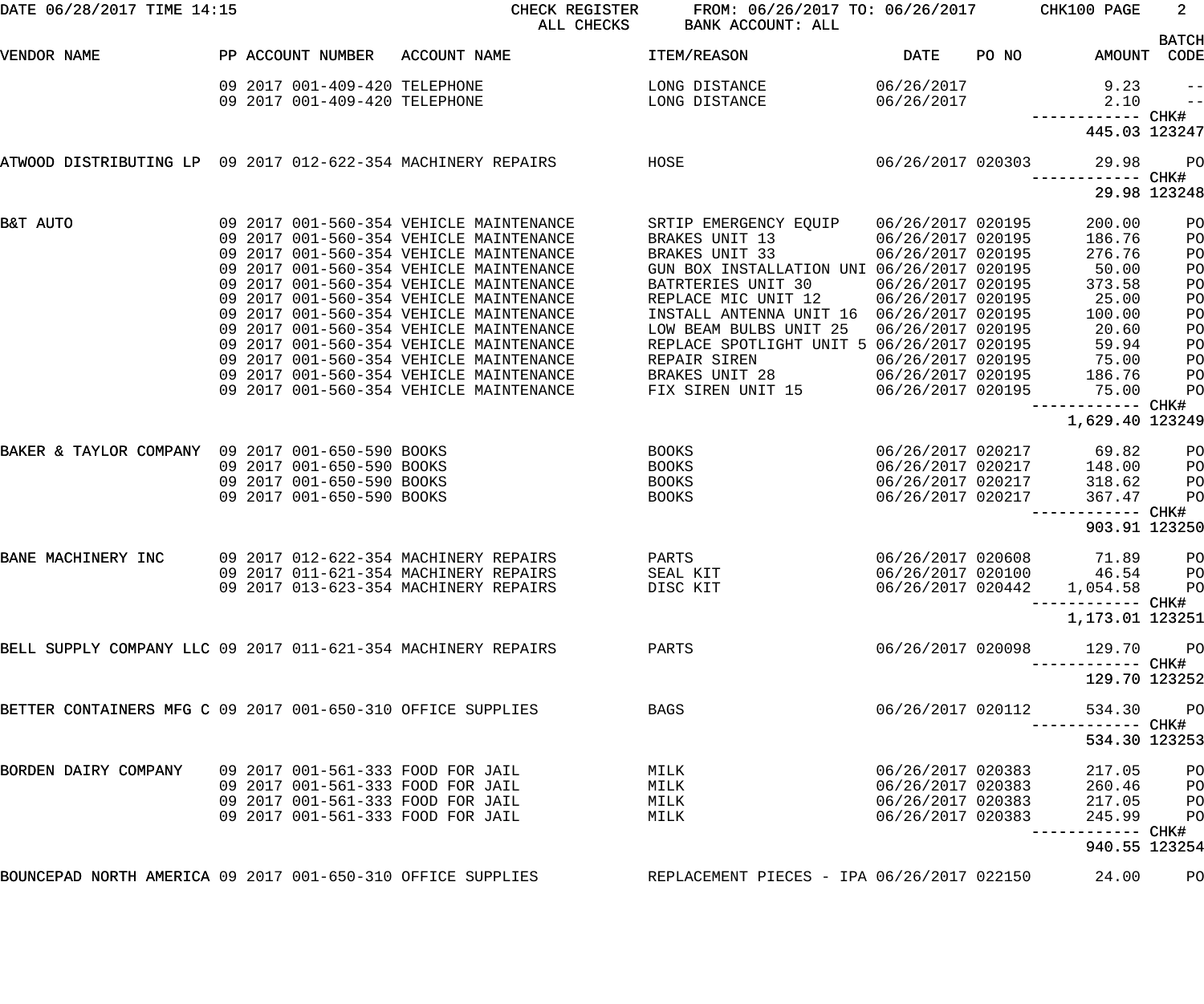| DATE 06/28/2017 TIME 14:15                                         |  |                                                                                                                                                                                                                                                                                                                                                                                                                                                                                                                             | CHECK REGISTER<br>ALL CHECKS                                                                                                                                           | FROM: 06/26/2017 TO: 06/26/2017 CHK100 PAGE<br>BANK ACCOUNT: ALL                                                                                                                                                                                             |                                                                                                                                                                                                                                                                                                    |       |                                                                                                                                                          | 3                                                                                |
|--------------------------------------------------------------------|--|-----------------------------------------------------------------------------------------------------------------------------------------------------------------------------------------------------------------------------------------------------------------------------------------------------------------------------------------------------------------------------------------------------------------------------------------------------------------------------------------------------------------------------|------------------------------------------------------------------------------------------------------------------------------------------------------------------------|--------------------------------------------------------------------------------------------------------------------------------------------------------------------------------------------------------------------------------------------------------------|----------------------------------------------------------------------------------------------------------------------------------------------------------------------------------------------------------------------------------------------------------------------------------------------------|-------|----------------------------------------------------------------------------------------------------------------------------------------------------------|----------------------------------------------------------------------------------|
| VENDOR NAME                                                        |  | PP ACCOUNT NUMBER ACCOUNT NAME                                                                                                                                                                                                                                                                                                                                                                                                                                                                                              |                                                                                                                                                                        | <b>ITEM/REASON</b>                                                                                                                                                                                                                                           | DATE                                                                                                                                                                                                                                                                                               | PO NO |                                                                                                                                                          | <b>BATCH</b><br>AMOUNT CODE                                                      |
|                                                                    |  |                                                                                                                                                                                                                                                                                                                                                                                                                                                                                                                             |                                                                                                                                                                        |                                                                                                                                                                                                                                                              |                                                                                                                                                                                                                                                                                                    |       | ------------ CHK#                                                                                                                                        | 24.00 123255                                                                     |
| BOUND TREE MEDICAL LLC 09 2017 001-540-391 MEDICAL SUPPLIES        |  | 09 2017 001-540-391 MEDICAL SUPPLIES<br>09 2017 001-540-391 MEDICAL SUPPLIES<br>09 2017 001-540-391 MEDICAL SUPPLIES<br>09 2017 001-540-391 MEDICAL SUPPLIES<br>09 2017 001-540-391 MEDICAL SUPPLIES<br>09 2017 058-560-499 MISCELLANEOUS<br>09 2017 058-560-499 MISCELLANEOUS<br>09 2017 058-560-499 MISCELLANEOUS<br>09 2017 001-540-391 MEDICAL SUPPLIES<br>09 2017 001-540-391 MEDICAL SUPPLIES<br>09 2017 001-540-391 MEDICAL SUPPLIES<br>09 2017 001-540-391 MEDICAL SUPPLIES<br>09 2017 001-540-391 MEDICAL SUPPLIES |                                                                                                                                                                        | MED SUPPLIES<br>MED SUPPLIES<br>MED SUPPLIES<br>NEB MASK<br>MED SUPPLIES<br>MED SUPPLIES<br>TRIANGULAR BANDAGE<br>EMERGENCY BANDAGE<br>COMBAT TOURNIQUET<br>MEDICAL SUPPLIES<br>MEDICAL SUPPLIES<br>MEDICAL SUPPLIES<br>MEDICAL SUPPLIES<br>MEDICAL SUPPLIES | 06/26/2017 020294<br>06/26/2017 020294<br>06/26/2017 020294<br>06/26/2017 020294<br>06/26/2017 020294<br>06/26/2017 020294<br>06/26/2017 022122<br>06/26/2017 022122<br>06/26/2017 022122<br>06/26/2017 020294<br>06/26/2017 020294<br>06/26/2017 020294<br>06/26/2017 020294<br>06/26/2017 020294 |       | 555.80<br>99.99<br>118.40<br>80.50<br>107.40<br>161.88<br>15.60<br>383.40<br>759.00<br>770.85<br>104.82<br>254.88<br>267.99<br>3.87<br>------------ CHK# | PO<br>PO<br>PO<br>PO<br>PO<br>PO<br>PO<br>PO<br>PO<br>PO<br>PO<br>PO<br>PO<br>PO |
| BUCKS WHEEL & EQUIPTMEN 09 2017 014-624-354 MACHINERY REPAIRS      |  |                                                                                                                                                                                                                                                                                                                                                                                                                                                                                                                             | PARTS                                                                                                                                                                  |                                                                                                                                                                                                                                                              | 06/26/2017 020341                                                                                                                                                                                                                                                                                  |       | 3,684.38 123256<br>211.78                                                                                                                                | PO                                                                               |
| CALLISBURG VOLUNTEER FI 09 2017 001-543-472 COOKE CO. FIREFIGHTERS |  |                                                                                                                                                                                                                                                                                                                                                                                                                                                                                                                             |                                                                                                                                                                        | GRANT MATCH                                                                                                                                                                                                                                                  | 06/26/2017                                                                                                                                                                                                                                                                                         |       | ------------ CHK#<br>1,000.00                                                                                                                            | 211.78 123257<br>$ -$                                                            |
| CAREFLITE                                                          |  |                                                                                                                                                                                                                                                                                                                                                                                                                                                                                                                             | 09 2017 001-498-411 EMPLOYEE RECOGNITION                                                                                                                               | NEW HIRE MEMBERSHIPS                                                                                                                                                                                                                                         | 06/26/2017 020368                                                                                                                                                                                                                                                                                  |       | 1,000.00 123258<br>24.00                                                                                                                                 | PO<br>24.00 123259                                                               |
| CARLTON NANCY                                                      |  |                                                                                                                                                                                                                                                                                                                                                                                                                                                                                                                             | 09 2017 001-409-400 COURT APPOINTED ATTORNEYS ST VS JIMMY PETTY                                                                                                        |                                                                                                                                                                                                                                                              | 06/26/2017                                                                                                                                                                                                                                                                                         |       | 400.00<br>------------ CHK#                                                                                                                              | $- -$<br>400.00 123260                                                           |
| CBJ TIRE & ALIGNMENT NR 09 2017 001-510-354 VEHICLE EXPENSE        |  | 09 2017 001-475-354 VEHICLE EXPENSE                                                                                                                                                                                                                                                                                                                                                                                                                                                                                         | 09 2017 011-621-354 MACHINERY REPAIRS<br>09 2017 001-560-354 VEHICLE MAINTENANCE<br>09 2017 001-560-354 VEHICLE MAINTENANCE<br>09 2017 001-560-354 VEHICLE MAINTENANCE | INSPECTION 203553<br>INSPECTION<br>NEW TIRES UNIT 22<br>INSPECTION UNIT 11<br>NEW TIRES UNIT 6<br>4 NEW TIRES FOR THE INVE 06/26/2017 022173                                                                                                                 | 06/26/2017 020553<br>06/26/2017 020214<br>06/26/2017 021112<br>06/26/2017 021112<br>06/26/2017 021112                                                                                                                                                                                              |       | 7.00<br>7.00<br>118.88<br>7.00<br>523.44<br>454.86<br>------------ CHK#<br>1,118.18 123261                                                               | PO<br>PO<br>PO<br>PO<br>PO<br>PO                                                 |
| CCD COUNSELING P.A. 10 2017 020-570-328 MENTAL HEALTH SERVICES     |  |                                                                                                                                                                                                                                                                                                                                                                                                                                                                                                                             |                                                                                                                                                                        | DC, AS, SD, PM                                                                                                                                                                                                                                               | 06/26/2017 020697                                                                                                                                                                                                                                                                                  |       | 480.00                                                                                                                                                   | PO<br>480.00 123262                                                              |
| CENGAGE LEARNING INC                                               |  | 09 2017 001-650-590 BOOKS<br>09 2017 001-650-590 BOOKS                                                                                                                                                                                                                                                                                                                                                                                                                                                                      |                                                                                                                                                                        | BOOKS<br>BOOKS                                                                                                                                                                                                                                               | 06/26/2017 020749<br>06/26/2017 020749                                                                                                                                                                                                                                                             |       | 138.71<br>117.00<br>------------ CHK#                                                                                                                    | PO<br>PO                                                                         |
|                                                                    |  |                                                                                                                                                                                                                                                                                                                                                                                                                                                                                                                             |                                                                                                                                                                        |                                                                                                                                                                                                                                                              |                                                                                                                                                                                                                                                                                                    |       |                                                                                                                                                          | 255.71 123263                                                                    |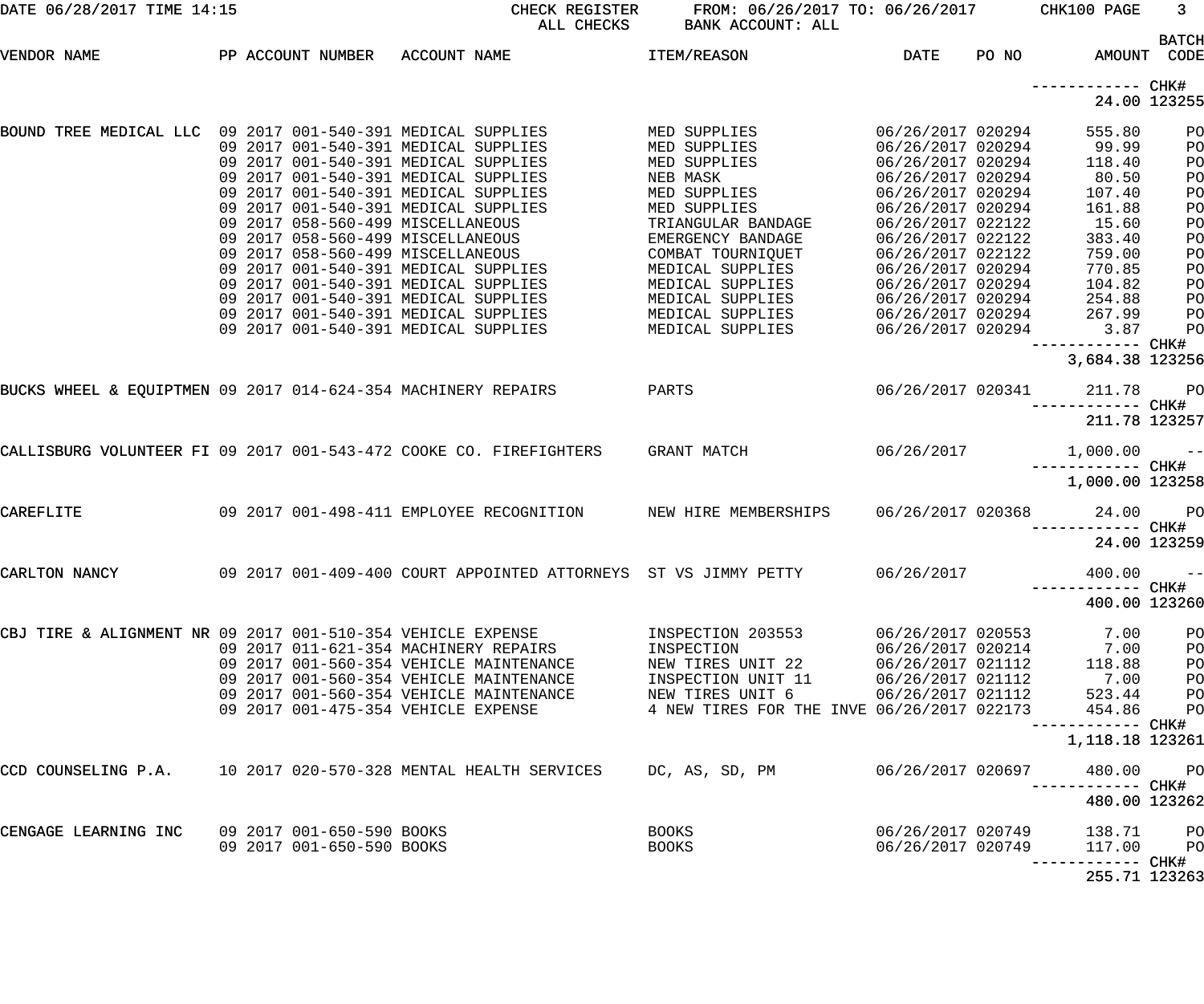| DATE 06/28/2017 TIME 14:15                                      |  | CHECK REGISTER                                                                                                                                                                                                                          | FROM: 06/26/2017 TO: 06/26/2017 CHK100 PAGE<br>ALL CHECKS BANK ACCOUNT: ALL |                   |       |                                    | $4\overline{ }$      |
|-----------------------------------------------------------------|--|-----------------------------------------------------------------------------------------------------------------------------------------------------------------------------------------------------------------------------------------|-----------------------------------------------------------------------------|-------------------|-------|------------------------------------|----------------------|
| VENDOR NAME                                                     |  | PP ACCOUNT NUMBER ACCOUNT NAME TEM/REASON                                                                                                                                                                                               | <b>DATE</b>                                                                 |                   | PO NO | AMOUNT                             | <b>BATCH</b><br>CODE |
|                                                                 |  | CHAD SIEGER PLUMBING HV 09 2017 001-510-450 BUILDING MAINTENANCE LIBRARY WORK 06/26/2017 020495<br>09 2017 001-510-450 BUILDING MAINTENANCE CERTIFY BACK FLOW LIBRAR 06/26/2017 020495                                                  |                                                                             |                   |       | 279.64                             | PO                   |
|                                                                 |  |                                                                                                                                                                                                                                         |                                                                             |                   |       | 180.00                             | PO                   |
|                                                                 |  |                                                                                                                                                                                                                                         |                                                                             |                   |       | 180.00                             | PO                   |
|                                                                 |  |                                                                                                                                                                                                                                         |                                                                             |                   |       | 177.50                             | PO                   |
|                                                                 |  | 09 2017 001-510-450 BUILDING MAINTENANCE CERTIFY BACK FLOW COURTH 06/26/2017 020495<br>09 2017 001-510-450 BUILDING MAINTENANCE SHOWER SPRAY HEAD STOPPE 06/26/2017 020495<br>09 2017 001-510-450 BUILDING MAINTENANCE CERTIFY BACK     |                                                                             |                   |       | 180.00                             | PO                   |
|                                                                 |  |                                                                                                                                                                                                                                         |                                                                             |                   |       | ------------ CHK#<br>997.14 123264 |                      |
|                                                                 |  | CITIBANK COMMERCIAL CAR 09 2017 001-435-590 LAW BOOKS<br>09 2017 001-561-480 BONDS - EMPLOYEES<br>09 2017 001-495-427 CONFERENCE EXPENSE<br>09 2017 001-495-427 CONFERENCE EXPENSE<br>09 2017 001-495-427 CONFERENCE EXPENSE<br>09 2017 |                                                                             |                   |       | 348.34                             | PO                   |
|                                                                 |  |                                                                                                                                                                                                                                         |                                                                             |                   |       | 30.00                              | PO                   |
|                                                                 |  |                                                                                                                                                                                                                                         |                                                                             |                   |       | 479.55                             | PO                   |
|                                                                 |  |                                                                                                                                                                                                                                         |                                                                             |                   |       | 505.86                             | PO                   |
|                                                                 |  |                                                                                                                                                                                                                                         |                                                                             |                   |       | 489.63                             | PO                   |
|                                                                 |  |                                                                                                                                                                                                                                         |                                                                             |                   |       | 656.30                             | PO                   |
|                                                                 |  | 09  2017  001-411-427  CONFERENCE EXPENSE                                                                                                                                                                                               | HOTEL FOR SHANNON ING                                                       | 06/26/2017 021708 |       | 492.00                             | PO                   |
|                                                                 |  |                                                                                                                                                                                                                                         | RENTAL CAR                                                                  | 06/26/2017 021708 |       | 260.51                             | PO                   |
|                                                                 |  | 09 2017 001-411-427 CONFERENCE EXPENSE<br>09 2017 001-510-450 BUILDING MAINTENANCE                                                                                                                                                      | JP 2 OFFICE SIGNS 06/26/2017 021787                                         |                   |       | 88.47                              | PO                   |
|                                                                 |  |                                                                                                                                                                                                                                         |                                                                             |                   |       | 29.98                              | PO                   |
|                                                                 |  | 09 2017 001-510-450 BULLDING MAINTENANCE (19 2 OFFICE SIGNS 106/26/2017 021616<br>09 2017 001-476-495 TRIAL EXPENSE FLIGHT FOR MATTHEW COX 06/26/2017 021616<br>09 2017 001-540-391 MEDICAL SUPPLIES LACTATE METER STRIPS 06/26/20      |                                                                             |                   |       | 309.20                             | PO                   |
|                                                                 |  |                                                                                                                                                                                                                                         |                                                                             |                   |       | 216.61                             | PO                   |
|                                                                 |  |                                                                                                                                                                                                                                         |                                                                             |                   |       | 154.74                             | PO                   |
|                                                                 |  |                                                                                                                                                                                                                                         |                                                                             |                   |       | 2,201.42                           | PO                   |
|                                                                 |  |                                                                                                                                                                                                                                         |                                                                             |                   |       | 102.83                             | PO                   |
|                                                                 |  |                                                                                                                                                                                                                                         |                                                                             |                   |       | 14.93                              | PO                   |
|                                                                 |  |                                                                                                                                                                                                                                         |                                                                             |                   |       | 102.83                             | PO                   |
|                                                                 |  |                                                                                                                                                                                                                                         |                                                                             |                   |       | 840.00                             | PO                   |
|                                                                 |  | 09 2017 001-560-491 RESERVE UNIT EXPENSES HOTEL FOR BOND                                                                                                                                                                                |                                                                             | 06/26/2017 020747 |       | 840.00                             | PO                   |
|                                                                 |  |                                                                                                                                                                                                                                         |                                                                             |                   |       | 5.35                               | PO                   |
|                                                                 |  |                                                                                                                                                                                                                                         |                                                                             |                   |       | 68.85                              | PO                   |
|                                                                 |  |                                                                                                                                                                                                                                         |                                                                             |                   |       | 1,112.13                           | PO                   |
|                                                                 |  |                                                                                                                                                                                                                                         |                                                                             |                   |       | 3,360.00                           | PO                   |
|                                                                 |  | 09 2017 001-409-457 MACHINERY&EQUIP-NON CAPITA SAFE FOR DISTRICT CLERK 06/26/2017 022007                                                                                                                                                |                                                                             |                   |       | 949.99                             | PO                   |
|                                                                 |  | 09 2017 038-458-499 MISCELLANEOUS                                                                                                                                                                                                       | AMP REPAIR EVAL                                                             | 06/26/2017 021669 |       | 87.49 PO                           |                      |
|                                                                 |  |                                                                                                                                                                                                                                         |                                                                             |                   |       |                                    |                      |
|                                                                 |  |                                                                                                                                                                                                                                         |                                                                             |                   |       | 13,747.01 123265                   |                      |
| CLEAN CUT LAWN CARE 09 2017 001-510-306 CONTRACT SERVICES       |  |                                                                                                                                                                                                                                         | MOWING AT JAIL 5-3 & 5/2 06/26/2017 021994                                  |                   |       | 1,000.00 PO                        |                      |
|                                                                 |  |                                                                                                                                                                                                                                         |                                                                             |                   |       | 1,000.00 123266                    |                      |
|                                                                 |  | CLINICAL PATHOLOGY LABS 09 2017 001-640-346 DRUG TESTING             DRUG TEST ANTHONY, CEDIL 06/26/2017 020856     66.00   PO                                                                                                          |                                                                             |                   |       |                                    |                      |
|                                                                 |  |                                                                                                                                                                                                                                         |                                                                             |                   |       | 66.00 123267                       |                      |
| COLE MCNATT GAINESVILLE 09 2017 001-560-354 VEHICLE MAINTENANCE |  |                                                                                                                                                                                                                                         | OIL CHANGE UNIT 12 06/26/2017 020184                                        |                   |       | 50.85 PO                           |                      |
|                                                                 |  | 09 2017 001-560-354 VEHICLE MAINTENANCE                                                                                                                                                                                                 | OIL CHANGE UNIT 15                                                          | 06/26/2017 020184 |       | 52.19 PO                           |                      |
|                                                                 |  |                                                                                                                                                                                                                                         |                                                                             |                   |       | 103.04 123268                      |                      |
| COLLIN CO LAW ENFORCEME 09 2017 001-561-429 TRAINING            |  |                                                                                                                                                                                                                                         | INT CRIME SCENE INV (210 06/26/2017 021489                                  |                   |       | 40.00 PO<br>----------- CHK#       |                      |
|                                                                 |  |                                                                                                                                                                                                                                         |                                                                             |                   |       | 40.00 123269                       |                      |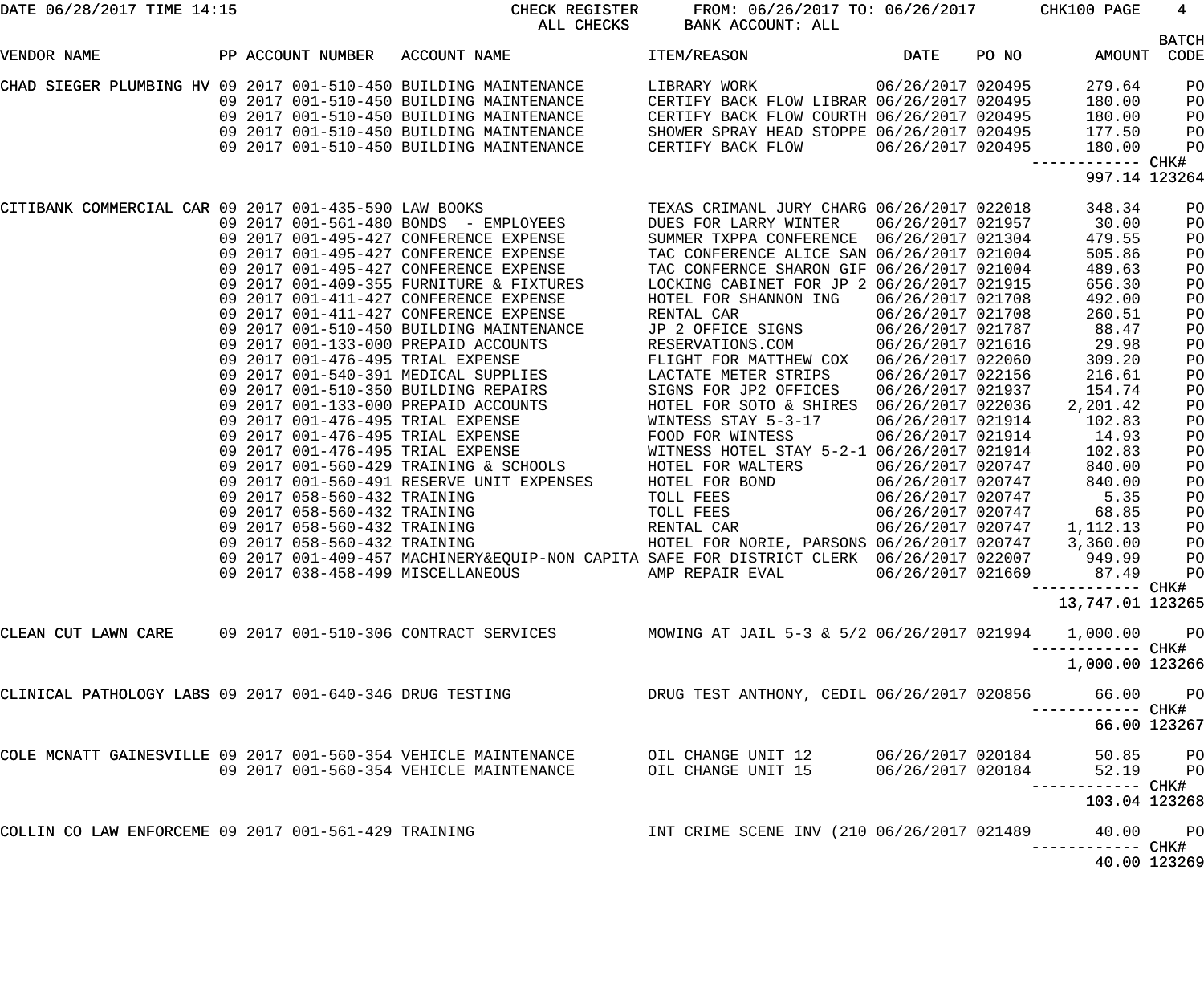| DATE 06/28/2017 TIME 14:15                                                    |  |                                                                                                                                                          | CHECK REGISTER<br>ALL CHECKS | FROM: 06/26/2017 TO: 06/26/2017 CHK100 PAGE<br>BANK ACCOUNT: ALL                                                                                                 |                                                                                  |       |                                                              | $5 -$                                  |
|-------------------------------------------------------------------------------|--|----------------------------------------------------------------------------------------------------------------------------------------------------------|------------------------------|------------------------------------------------------------------------------------------------------------------------------------------------------------------|----------------------------------------------------------------------------------|-------|--------------------------------------------------------------|----------------------------------------|
| VENDOR NAME                                                                   |  | PP ACCOUNT NUMBER ACCOUNT NAME                                                                                                                           |                              | ITEM/REASON                                                                                                                                                      | DATE                                                                             | PO NO | AMOUNT CODE                                                  | <b>BATCH</b>                           |
| COMMUNITY LUMBER CO                                                           |  | 09 2017 013-623-300 SUPPLIES & HARDWARE<br>09 2017 014-624-300 SUPPLIES & HARDWARE<br>09 2017 014-624-300 SUPPLIES & HARDWARE                            |                              | SUPPLIES<br>GLOVES SPRAY PAINT<br>DRILL BIT                                                                                                                      | 06/26/2017 020449<br>06/26/2017 020337<br>06/26/2017 020337                      |       | 15.50<br>92.87<br>26.99<br>---------- CHK#                   | P <sub>O</sub><br>PO<br>P <sub>O</sub> |
|                                                                               |  |                                                                                                                                                          |                              |                                                                                                                                                                  |                                                                                  |       | 135.36 123270                                                |                                        |
| COMPLETE DRUG AND ALCOH 09 2017 001-640-346 DRUG TESTING TESTING DRUG TESTING |  |                                                                                                                                                          |                              | 06/26/2017 022191                                                                                                                                                |                                                                                  |       | 170.00                                                       | <b>PO</b>                              |
|                                                                               |  |                                                                                                                                                          |                              |                                                                                                                                                                  |                                                                                  |       | 170.00 123271                                                |                                        |
| CONDUENT GOVERNMENT REC 09 2017 001-403-410 ELECTION EXPENSE                  |  |                                                                                                                                                          |                              | RECEIPT PRINTER INK RIBB 06/26/2017 022019 67.50 PO                                                                                                              |                                                                                  |       | ---------- CHK#                                              |                                        |
|                                                                               |  |                                                                                                                                                          |                              |                                                                                                                                                                  |                                                                                  |       |                                                              | 67.50 123272                           |
| COOKE COUNTY CRUSHED ST 09 2017 014-624-302 GRAVEL                            |  | 09 2017 013-623-302 GRAVEL<br>09 2017 013-623-302 GRAVEL                                                                                                 |                              | GRADE 2 BASE 66/26/2017 020325 1,993.02 PO<br>GRADE 2 BASE                                                                                                       |                                                                                  |       | 06/26/2017 020434  1,034.33  PO                              |                                        |
|                                                                               |  |                                                                                                                                                          |                              |                                                                                                                                                                  |                                                                                  |       | --------- CHK#<br>4,600.99 123273                            |                                        |
| CORDANT LABORATORY SOLU 10 2017 028-571-346 DRUG TESTING                      |  |                                                                                                                                                          |                              | DRUG TESTING                                                                                                                                                     |                                                                                  |       | 06/26/2017 019839 24.75 PO<br>------------ CHK#              |                                        |
|                                                                               |  |                                                                                                                                                          |                              |                                                                                                                                                                  |                                                                                  |       |                                                              | 24.75 123274                           |
| CORPORATE BILLING LLC 09 2017 014-624-354 MACHINERY REPAIRS                   |  |                                                                                                                                                          |                              | PARTS                                                                                                                                                            | 06/26/2017 020168                                                                |       | 552.78 PO                                                    |                                        |
|                                                                               |  |                                                                                                                                                          |                              |                                                                                                                                                                  |                                                                                  |       | 552.78 123275                                                |                                        |
| COUNTY INFORMATION RESO 09 2017 001-503-390 SUBSCRIPTIONS TEMAIL MAY 2017     |  |                                                                                                                                                          |                              |                                                                                                                                                                  | 06/26/2017 020678                                                                |       | 572.00 PO                                                    |                                        |
|                                                                               |  |                                                                                                                                                          |                              |                                                                                                                                                                  |                                                                                  |       | 572.00 123276                                                |                                        |
|                                                                               |  | 09 2017 001-510-450 BUILDING MAINTENANCE                                                                                                                 |                              | CULPEPPER PLUMBING & A/09 2017 001-510-450 BUILDING MAINTENANCE AC WORK JUSTICE CENTER 06/26/2017 020494 136.05 PO<br>AC WORK JUSTICE CENTER $06/26/2017$ 020494 |                                                                                  |       | 1,111.13<br>------------ CHK#                                | P <sub>O</sub>                         |
|                                                                               |  |                                                                                                                                                          |                              |                                                                                                                                                                  |                                                                                  |       | 1,247.18 123277                                              |                                        |
| CUNNINGHAM PRINTING & B 09 2017 001-458-310 OFFICE SUPPLIES                   |  | 09 2017 001-458-310 OFFICE SUPPLIES<br>09 2017 001-458-310 OFFICE SUPPLIES<br>09 2017 001-458-310 OFFICE SUPPLIES<br>09 2017 001-458-310 OFFICE SUPPLIES |                              | SHIPPING<br>NEW DATE FILED STAMP FOR 06/26/2017 022171<br>NEW COURT SEAL STAMP<br>ENVELOPES/SHUCKS, SEALED 06/26/2017 022105<br>SHIPPING                         | 06/26/2017 022171<br>06/26/2017 022171<br>06/26/2017 022105                      |       | 6.25<br>55.18<br>35.98<br>120.00<br>14.51                    | PO<br>PO<br>PO<br>PO<br>PO             |
|                                                                               |  |                                                                                                                                                          |                              |                                                                                                                                                                  |                                                                                  |       | ------------ CHK#<br>231.92 123278                           |                                        |
| DALLAS CO MEDICAL EXAMI 09 2017 001-409-418 AUTOPSY EXPENSE                   |  | 09 2017 001-409-418 AUTOPSY EXPENSE<br>09 2017 001-409-418 AUTOPSY EXPENSE<br>09 2017 001-409-418 AUTOPSY EXPENSE                                        |                              | WINFRED OWENS<br>NOLAN CLOER<br>MICHAEL BROYLES<br>THOMAS JACKSON                                                                                                | 06/26/2017 020360<br>06/26/2017 020360<br>06/26/2017 020360<br>06/26/2017 020360 |       | 2,050.00<br>2,050.00<br>2,050.00<br>2,050.00<br>------------ | PO<br>PO<br>PO<br>PO<br>CHK#           |
|                                                                               |  |                                                                                                                                                          |                              |                                                                                                                                                                  |                                                                                  |       | 8,200.00 123279                                              |                                        |
| DAVIS & STANTON                                                               |  |                                                                                                                                                          |                              |                                                                                                                                                                  | 06/26/2017 022014                                                                |       | 12.00                                                        | PO                                     |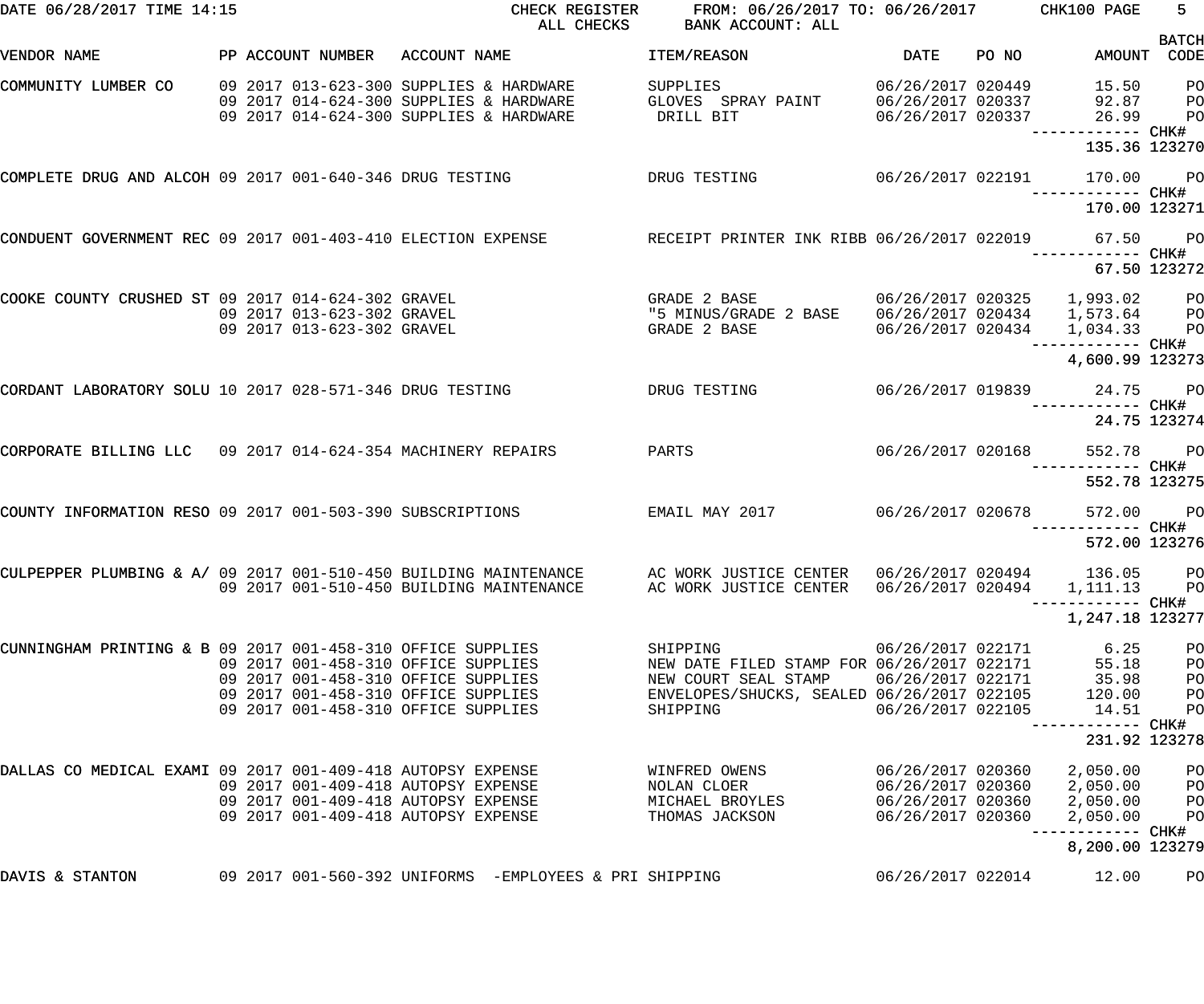| DATE 06/28/2017 TIME 14:15                                                        |  |                                                                            |              | CHECK REGISTER<br>ALL CHECKS | FROM: 06/26/2017 TO: 06/26/2017 CHK100 PAGE<br>BANK ACCOUNT: ALL                             |                                      |       |                                                 | 6                  |
|-----------------------------------------------------------------------------------|--|----------------------------------------------------------------------------|--------------|------------------------------|----------------------------------------------------------------------------------------------|--------------------------------------|-------|-------------------------------------------------|--------------------|
| VENDOR NAME                                                                       |  | PP ACCOUNT NUMBER                                                          | ACCOUNT NAME |                              | ITEM/REASON                                                                                  | <b>DATE</b>                          | PO NO | AMOUNT CODE                                     | <b>BATCH</b>       |
|                                                                                   |  |                                                                            |              |                              | 09 2017 001-560-392 UNIFORMS -EMPLOYEES & PRI COMMENDATION BARS     06/26/2017 022014        |                                      |       | 240.00<br>------------ CHK#                     | <b>PO</b>          |
|                                                                                   |  |                                                                            |              |                              |                                                                                              |                                      |       | 252.00 123280                                   |                    |
| DELL MARKETING LP                                                                 |  | 09 2017 001-503-452 COMPUTER EQUIPMENT                                     |              |                              | <b>COMPUTER</b>                                                                              | 06/26/2017 022099                    |       | 9,640.50 PO<br>----------- CHK#                 |                    |
|                                                                                   |  |                                                                            |              |                              |                                                                                              |                                      |       | 9,640.50 123281                                 |                    |
| DEMCO INC                                                                         |  | 09 2017 001-650-310 OFFICE SUPPLIES<br>09 2017 001-650-310 OFFICE SUPPLIES |              |                              | SUPPLIES<br>CREDIT                                                                           | 06/26/2017                           |       | 06/26/2017 020163 1,350.31 PO<br>$43.43- -$     |                    |
|                                                                                   |  |                                                                            |              |                              |                                                                                              |                                      |       | 1,306.88 123282                                 |                    |
| DIAMOND DRUGS INC                                                                 |  |                                                                            |              |                              | 09 2017 001-561-391 PRISONER MEDICAL CARE MAY 2017 INMATE RX'S 06/26/2017 020615 2,042.68 PO |                                      |       | —————————— CHK#                                 |                    |
|                                                                                   |  |                                                                            |              |                              |                                                                                              |                                      |       | 2,042.68 123283                                 |                    |
| DTAC                                                                              |  | 09 2017 014-624-354 MACHINERY REPAIRS                                      |              |                              | <b>BLADE</b>                                                                                 |                                      |       | 06/26/2017 020162 45.27 PO<br>------------ CHK# |                    |
|                                                                                   |  |                                                                            |              |                              |                                                                                              |                                      |       | 45.27 123284                                    |                    |
| DUSTIN OFFICE SUPPLY 09 2017 001-476-310 OFFICE SUPPLIES                          |  | 09 2017 001-401-310 OFFICE SUPPLIES                                        |              |                              | INV# X214193 06/26/2017 022143<br>COLOR COPIES 461 @ 0.045 06/26/2017 022144                 |                                      |       | 35.81<br>20.98                                  | <b>PO</b><br>$P$ O |
|                                                                                   |  |                                                                            |              |                              |                                                                                              |                                      |       | ------ CHK#<br>56.79 123285                     |                    |
| EDWARDS CANVAS INC 09 2017 014-624-354 MACHINERY REPAIRS                          |  |                                                                            |              |                              | PARTS                                                                                        | 06/26/2017 020158                    |       | 98.29 PO<br>------------ CHK#                   |                    |
|                                                                                   |  |                                                                            |              |                              |                                                                                              |                                      |       | 98.29 123286                                    |                    |
| EIKON CONSULTANT GROUP 09 2017 001-409-570 CAPITAL IMPROVEMENTS (EMS DESIGN PHASE |  |                                                                            |              |                              |                                                                                              |                                      |       | 06/26/2017 021876 3,600.00 PO                   |                    |
|                                                                                   |  |                                                                            |              |                              |                                                                                              |                                      |       | 3,600.00 123287                                 |                    |
| ELECTIONS SYSTEMS & SOF 09 2017 001-403-410 ELECTION EXPENSE                      |  |                                                                            |              |                              | NCTC RUN-OFF                                                                                 | 06/26/2017 022009                    |       | 30.94<br>------ CHK#                            | $P$ O              |
|                                                                                   |  |                                                                            |              |                              |                                                                                              |                                      |       | 30.94 123288                                    |                    |
| EXXONMOBIL UNIVERSIAL F 09 2017 013-623-330 FUEL & OIL                            |  | 09 2017 001-560-330 FUEL                                                   |              |                              | FUEL MAY 2017<br>FUEL MAY 2017                                                               | 06/26/2017 021274<br>COMPORED 020216 |       | 43.54<br>984.25                                 | PO<br>PO           |
|                                                                                   |  | 09 2017 001-554-330 FUEL                                                   |              |                              | MAY 2017                                                                                     | 06/26/2017 020460                    |       | 31.70                                           | PO                 |
|                                                                                   |  | 10 2017 028-571-330 FUEL                                                   |              |                              | FUEL MAY 2017                                                                                | 06/26/2017 021941                    |       | 46.25                                           | P <sub>O</sub>     |
|                                                                                   |  | 09 2017 013-623-330 FUEL & OIL                                             |              |                              | TAX EXEMP & REBATE CRED 06/26/2017                                                           |                                      |       | $5.55 -$                                        | $- -$              |
|                                                                                   |  | 09 2017 001-560-330 FUEL                                                   |              |                              | TAX EXEMPT & REBATE CRE 06/26/2017                                                           |                                      |       | $83.02 -$                                       | $ -$               |
|                                                                                   |  | 10 2017 028-571-330 FUEL                                                   |              |                              | TAX EXEMPT & REBATE CRE 06/26/2017                                                           |                                      |       | $5.65-$                                         | $\qquad \qquad -$  |
|                                                                                   |  |                                                                            |              |                              |                                                                                              |                                      |       | ----------- CHK#<br>1,011.52 123289             |                    |
| FARMER BROTHERS COFFEE 09 2017 001-561-333 FOOD FOR JAIL                          |  |                                                                            |              |                              | COFFEE                                                                                       | 06/26/2017 020381                    |       | 422.60                                          | $P$ O              |
|                                                                                   |  |                                                                            |              |                              |                                                                                              |                                      |       | 422.60 123290                                   |                    |
| FASTENAL COMPANY                                                                  |  | 09 2017 001-510-450 BUILDING MAINTENANCE                                   |              |                              | TORK SECURITYBIT                                                                             | 06/26/2017 020500                    |       | 43.00                                           | PO                 |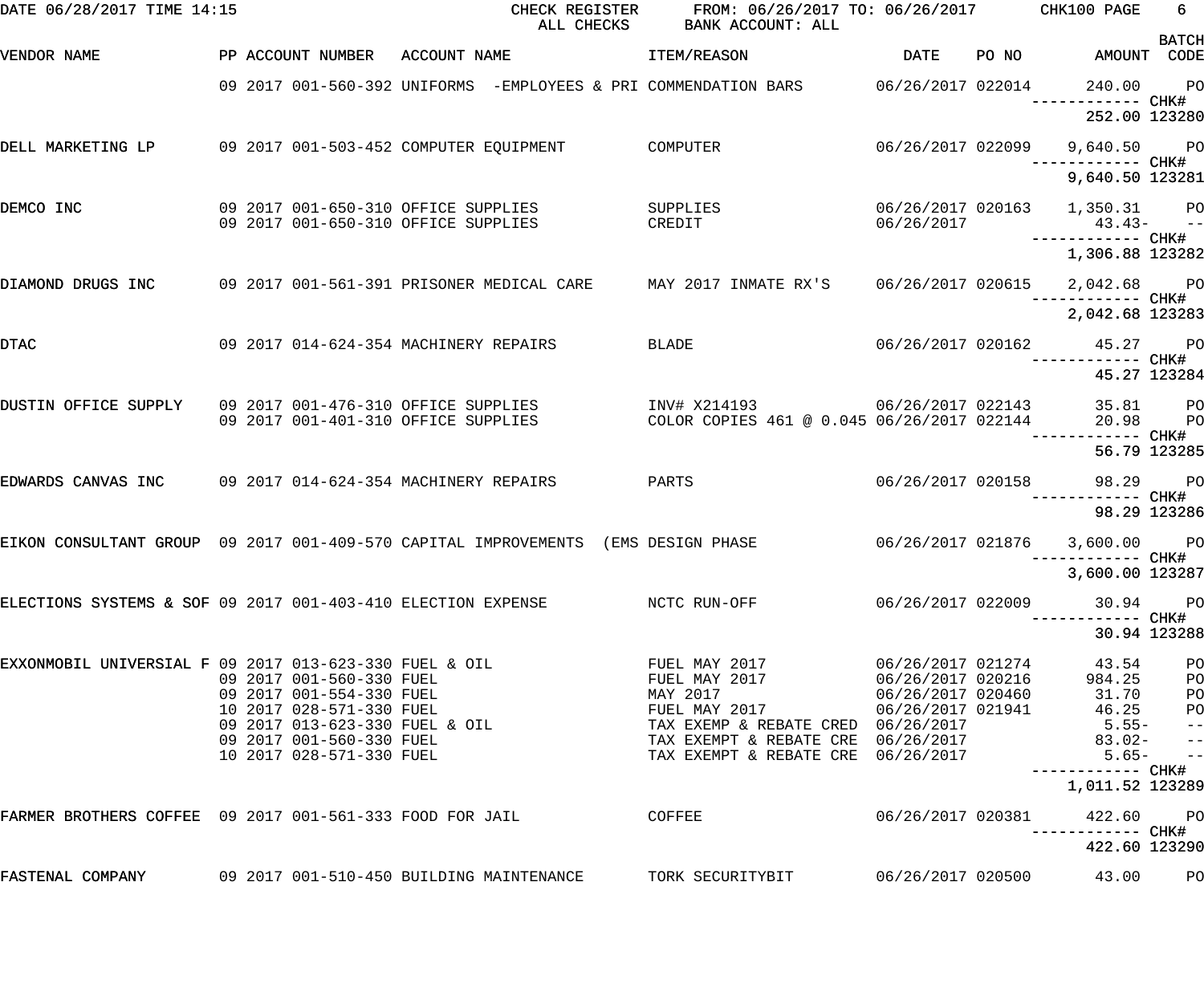| DATE 06/28/2017 TIME 14:15                                                          |  |                                     |              | CHECK REGISTER<br>ALL CHECKS                           | FROM: 06/26/2017 TO: 06/26/2017 CHK100 PAGE<br>BANK ACCOUNT: ALL                     |                   |       |                                | $7 -$                |
|-------------------------------------------------------------------------------------|--|-------------------------------------|--------------|--------------------------------------------------------|--------------------------------------------------------------------------------------|-------------------|-------|--------------------------------|----------------------|
| VENDOR NAME                                                                         |  | PP ACCOUNT NUMBER                   | ACCOUNT NAME |                                                        | ITEM/REASON                                                                          | DATE              | PO NO | AMOUNT                         | <b>BATCH</b><br>CODE |
|                                                                                     |  |                                     |              |                                                        |                                                                                      |                   |       |                                |                      |
|                                                                                     |  |                                     |              | 09 2017 001-510-450 BUILDING MAINTENANCE               | TORK SECURITYBIT                                                                     | 06/26/2017 020500 |       | 1.72                           | PO                   |
|                                                                                     |  |                                     |              | 09 2017 001-510-450 BUILDING MAINTENANCE               | 11/16"X1/2" 135 S&D                                                                  | 06/26/2017 020500 |       | 25.33                          | P <sub>O</sub>       |
|                                                                                     |  |                                     |              | 09 2017 001-510-450 BUILDING MAINTENANCE               | <b>BITS</b>                                                                          | 06/26/2017 020500 |       | 52.30                          | P <sub>O</sub>       |
|                                                                                     |  |                                     |              | 09 2017 001-510-450 BUILDING MAINTENANCE               | BATTERIES, SLEEVES                                                                   | 06/26/2017 020500 |       | 16.32                          | P <sub>O</sub>       |
|                                                                                     |  |                                     |              |                                                        |                                                                                      |                   |       | ------------ CHK#              |                      |
|                                                                                     |  |                                     |              |                                                        |                                                                                      |                   |       | 138.67 123291                  |                      |
| FIRST HOSPITAL LABORATO 09 2017 012-622-490 PHYSICALS & CDL TESTING                 |  |                                     |              |                                                        | WHITE - BAT                                                                          | 06/26/2017 021968 |       | 36.05 PO                       |                      |
|                                                                                     |  |                                     |              |                                                        |                                                                                      |                   |       |                                |                      |
|                                                                                     |  |                                     |              |                                                        |                                                                                      |                   |       |                                | 36.05 123292         |
| FLUSCHE ENTERPRISES INC 09 2017 014-624-354 MACHINERY REPAIRS                       |  |                                     |              |                                                        | PARTS                                                                                | 06/26/2017 020151 |       | 45.00 PO                       |                      |
|                                                                                     |  |                                     |              |                                                        |                                                                                      |                   |       |                                |                      |
|                                                                                     |  |                                     |              |                                                        |                                                                                      |                   |       | 45.00 123293                   |                      |
| FOSTER VICKI LINN                                                                   |  |                                     |              |                                                        | 09 2017 001-409-400 COURT APPOINTED ATTORNEYS ST VS BRENDON KILLIAN                  |                   |       |                                |                      |
|                                                                                     |  |                                     |              |                                                        |                                                                                      | 06/26/2017        |       | 270.00 --<br>------------ CHK# |                      |
|                                                                                     |  |                                     |              |                                                        |                                                                                      |                   |       | 270.00 123294                  |                      |
|                                                                                     |  |                                     |              |                                                        |                                                                                      |                   |       |                                |                      |
| FREESE AND NICHOLS INC 09 2017 001-409-413 PROFESSIONAL SERVICES                    |  |                                     |              |                                                        | LAKE PLANNING MAY 2017  06/26/2017  017679  4,653.87  PO                             |                   |       |                                |                      |
|                                                                                     |  |                                     |              |                                                        |                                                                                      |                   |       | —————————— CHK#                |                      |
|                                                                                     |  |                                     |              |                                                        |                                                                                      |                   |       | 4,653.87 123295                |                      |
| G E CONSUMER FINANCE                                                                |  | 09 2017 001-407-499 MISCELLANEOUS   |              |                                                        | REPELLANT                                                                            |                   |       | 06/26/2017 022183 21.69        | $P$ O                |
|                                                                                     |  |                                     |              | 09 2017 001-465-184 DISTRICT GRAND JURY                | COFFEE & WATER CUPS                                                                  | 06/26/2017 022190 |       | 6.93                           | P <sub>O</sub>       |
|                                                                                     |  |                                     |              |                                                        |                                                                                      |                   |       |                                | ----- CHK#           |
|                                                                                     |  |                                     |              |                                                        |                                                                                      |                   |       |                                | 28.62 123296         |
|                                                                                     |  |                                     |              |                                                        |                                                                                      |                   |       |                                |                      |
| GAINESVILLE DAILY REGIS 09 2017 001-455-390 SUBSCRIPTIONS                           |  |                                     |              |                                                        | GAINESVILLE DAILY REGIST 06/26/2017 022117                                           |                   |       | 87.00                          | P <sub>O</sub>       |
|                                                                                     |  | 09 2017 011-621-499 MISCELLANEOUS   |              |                                                        | SPEED LIMIT REDUC AND IN 06/26/2017 022130                                           |                   |       | 129.00                         | P <sub>O</sub>       |
|                                                                                     |  | 09 2017 012-622-499 MISCELLANEOUS   |              |                                                        | LAKE RAY ROBERTS PUBLIC 06/26/2017 022128                                            |                   |       | 48.30                          | PO                   |
|                                                                                     |  |                                     |              |                                                        |                                                                                      |                   |       | -------- CHK#                  |                      |
|                                                                                     |  |                                     |              |                                                        |                                                                                      |                   |       | 264.30 123297                  |                      |
| GAINESVILLE SHEET METAL 09 2017 001-510-450 BUILDING MAINTENANCE         DRAIN PANS |  |                                     |              |                                                        |                                                                                      | 06/26/2017 021154 |       | 200.00 PO                      |                      |
|                                                                                     |  |                                     |              |                                                        |                                                                                      |                   |       |                                |                      |
|                                                                                     |  |                                     |              |                                                        |                                                                                      |                   |       | 200.00 123298                  |                      |
| GALLS LLC                                                                           |  |                                     |              | 09 2017 001-561-392 UNIFORMS - EMPLOYEES & PR UNIFORMS |                                                                                      | 06/26/2017 021747 |       | 148.75                         | P <sub>O</sub>       |
|                                                                                     |  |                                     |              |                                                        | 09 2017 001-561-392 UNIFORMS - EMPLOYEES & PR HOLDERS AND CARRIERS 06/26/2017 022104 |                   |       | 288.00 PO                      |                      |
|                                                                                     |  |                                     |              |                                                        | 09 2017 001-561-392 UNIFORMS - EMPLOYEES & PR JAIL OFFICER UNIFORMS                  | 06/26/2017 021747 |       | 82.12                          | P <sub>O</sub>       |
|                                                                                     |  |                                     |              |                                                        |                                                                                      |                   |       | --------- CHK#                 |                      |
|                                                                                     |  |                                     |              |                                                        |                                                                                      |                   |       | 518.87 123299                  |                      |
|                                                                                     |  |                                     |              |                                                        |                                                                                      |                   |       |                                |                      |
| GENE'S PHOTOS                                                                       |  | 09 2017 001-476-495 TRIAL EXPENSE   |              |                                                        | TRIAL PHOTOS-TEMPLIN                                                                 | 06/26/2017 022137 |       | 155.00                         | <b>PO</b>            |
|                                                                                     |  |                                     |              |                                                        |                                                                                      |                   |       | 155.00 123300                  |                      |
|                                                                                     |  |                                     |              |                                                        |                                                                                      |                   |       |                                |                      |
| GEO J CARROLL & SON FUN 09 2017 001-409-419 INDIGENT BURIAL                         |  |                                     |              |                                                        | INDIGENT CREMATION 06/26/2017 022151                                                 |                   |       | 600.00 PO                      |                      |
|                                                                                     |  | 09 2017 001-409-418 AUTOPSY EXPENSE |              |                                                        | JODY KNUCKELS TRANSPORT 06/26/2017 020362                                            |                   |       | 400.00 PO                      |                      |
|                                                                                     |  |                                     |              |                                                        |                                                                                      |                   |       | ----------- CHK#               |                      |
|                                                                                     |  |                                     |              |                                                        |                                                                                      |                   |       | 1,000.00 123301                |                      |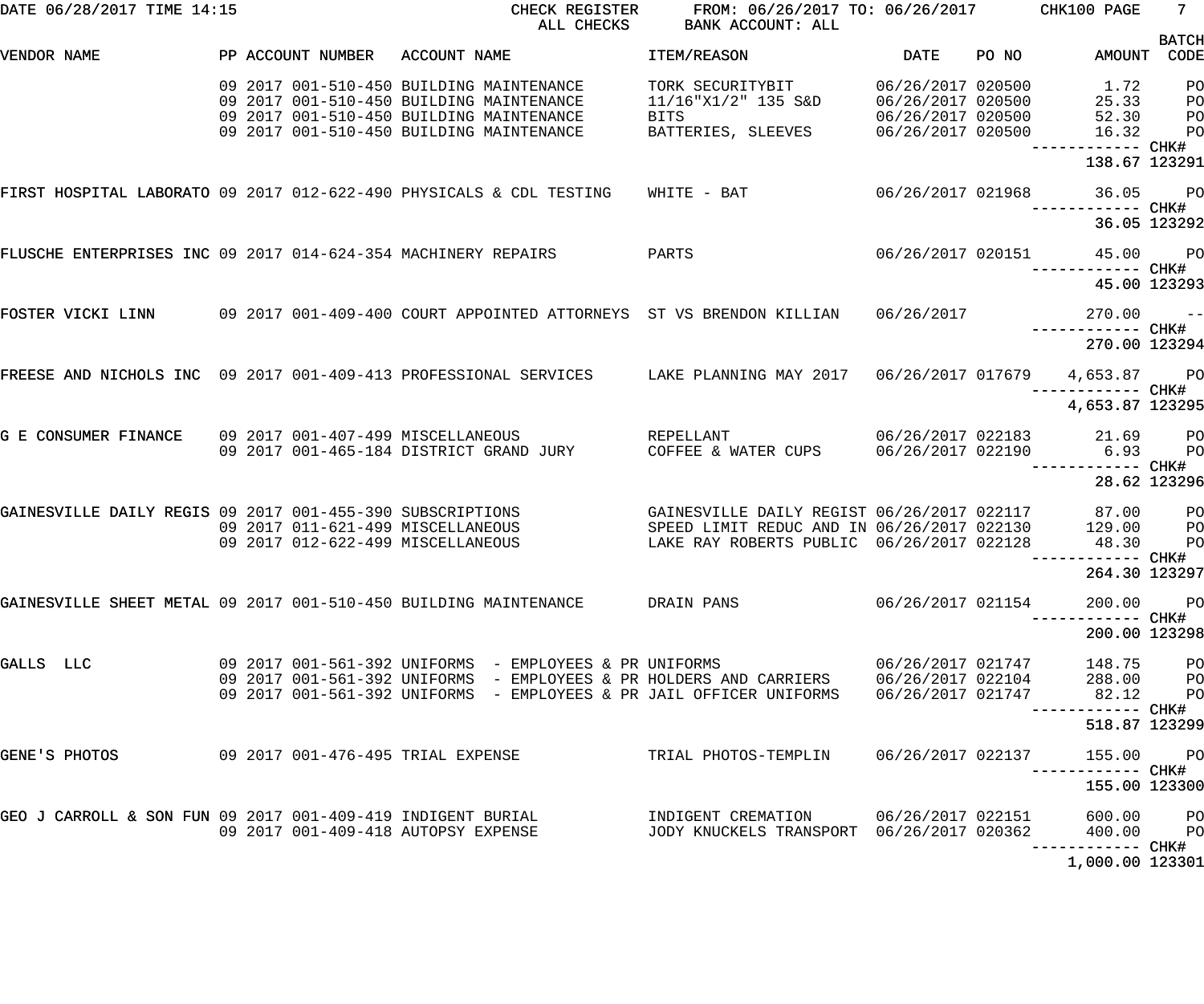| DATE 06/28/2017 TIME 14:15                                                         |  |                                                                                                                                                                  |              | CHECK REGISTER<br>ALL CHECKS                                                                                                                                             | FROM: 06/26/2017 TO: 06/26/2017 CHK100 PAGE<br>BANK ACCOUNT: ALL                                                                                                                                                                   |                                                                                                       |       |                                                | 8 <sup>1</sup>                                                       |
|------------------------------------------------------------------------------------|--|------------------------------------------------------------------------------------------------------------------------------------------------------------------|--------------|--------------------------------------------------------------------------------------------------------------------------------------------------------------------------|------------------------------------------------------------------------------------------------------------------------------------------------------------------------------------------------------------------------------------|-------------------------------------------------------------------------------------------------------|-------|------------------------------------------------|----------------------------------------------------------------------|
| VENDOR NAME                                                                        |  | PP ACCOUNT NUMBER                                                                                                                                                | ACCOUNT NAME |                                                                                                                                                                          | ITEM/REASON                                                                                                                                                                                                                        | <b>DATE</b>                                                                                           | PO NO | AMOUNT                                         | <b>BATCH</b><br>CODE                                                 |
| GEO MED WASTE OF TEXAS 09 2017 001-540-391 MEDICAL SUPPLIES                        |  | 09 2017 001-561-336 MEDICAL SUPPLIES                                                                                                                             |              |                                                                                                                                                                          | WASTE DISPOSAL<br>APRL 2017 MED WASTE                                                                                                                                                                                              | 06/26/2017 020276<br>06/26/2017 020617                                                                |       | 47.45<br>47.45<br>------ CHK#                  | PО<br>PO                                                             |
|                                                                                    |  |                                                                                                                                                                  |              |                                                                                                                                                                          |                                                                                                                                                                                                                                    |                                                                                                       |       |                                                | 94.90 123302                                                         |
| GILBERT WRECKER SERVICE 09 2017 001-560-354 VEHICLE MAINTENANCE                    |  |                                                                                                                                                                  |              | 09 2017 001-560-354 VEHICLE MAINTENANCE<br>09 2017 001-560-354 VEHICLE MAINTENANCE<br>09 2017 001-560-354 VEHICLE MAINTENANCE<br>09 2017 001-560-354 VEHICLE MAINTENANCE | TOW CADILLAC 1G6KE54Y530 06/26/2017 020186<br>TOW CAMARO 2G1FP22K3T211 06/26/2017 020186<br>TOW OF CHEVY 1GCD4427P21 06/26/2017 020186<br>TOW OF KIA KNAFE12147537 06/26/2017 020186<br>TOW OF EXPLORER IFMZU62K 06/26/2017 020186 |                                                                                                       |       | 227.00<br>227.00<br>227.00<br>215.00<br>223.00 | PO<br>PO<br>PO<br>PO<br>PO                                           |
|                                                                                    |  |                                                                                                                                                                  |              |                                                                                                                                                                          |                                                                                                                                                                                                                                    |                                                                                                       |       | 1,119.00 123303                                |                                                                      |
|                                                                                    |  |                                                                                                                                                                  |              |                                                                                                                                                                          | GOODWIN J STANLEY ATTY 09 2017 001-409-400 COURT APPOINTED ATTORNEYS ST VS MAYRA FRAGOZA<br>09 2017 001-409-400 COURT APPOINTED ATTORNEYS ST VS DERRICK R HARPER 06/26/2017                                                        | 06/26/2017                                                                                            |       | 640.00<br>540.00<br>—————————— CHK#            | $\qquad \qquad -$<br>$ -$                                            |
|                                                                                    |  |                                                                                                                                                                  |              |                                                                                                                                                                          |                                                                                                                                                                                                                                    |                                                                                                       |       | 1,180.00 123304                                |                                                                      |
| GRAHAM INTERNATIONAL IN 09 2017 014-624-354 MACHINERY REPAIRS                      |  |                                                                                                                                                                  |              |                                                                                                                                                                          | PARTS                                                                                                                                                                                                                              | 06/26/2017 020139                                                                                     |       | 259.98                                         | <b>PO</b>                                                            |
|                                                                                    |  |                                                                                                                                                                  |              |                                                                                                                                                                          |                                                                                                                                                                                                                                    |                                                                                                       |       | 259.98 123305                                  |                                                                      |
| GRAYSON CO DEPT JUVENIL 09 2017 001-570-486 PURCHASED RESIDENTIAL SER PLACEMENT JO |  |                                                                                                                                                                  |              |                                                                                                                                                                          |                                                                                                                                                                                                                                    | 06/26/2017 021044                                                                                     |       | 3,999.00<br>------------ CHK#                  | <b>PO</b>                                                            |
|                                                                                    |  |                                                                                                                                                                  |              |                                                                                                                                                                          |                                                                                                                                                                                                                                    |                                                                                                       |       | 3,999.00 123306                                |                                                                      |
| GRIFFIN PHYLLIS                                                                    |  |                                                                                                                                                                  |              | 09 2017 001-665-430 CONF. - 4-H AGENT<br>09 2017 001-665-430 CONF. - 4-H AGENT                                                                                           | 4H ROUND UP COLLEGE STA 06/26/2017<br><b>BOARD MEETING</b>                                                                                                                                                                         | 06/26/2017                                                                                            |       | 911.06<br>414.82<br>----------- CHK#           | $\qquad \qquad -$<br>$ -$                                            |
|                                                                                    |  |                                                                                                                                                                  |              |                                                                                                                                                                          |                                                                                                                                                                                                                                    |                                                                                                       |       | 1,325.88 123307                                |                                                                      |
| HARRIS BILL ATTY                                                                   |  |                                                                                                                                                                  |              |                                                                                                                                                                          | 09 2017 001-409-400 COURT APPOINTED ATTORNEYS ST VS ERICA PULIDO<br>09 2017 001-409-400 COURT APPOINTED ATTORNEYS ST VS MARLA HERBST<br>09 2017 001-409-400 COURT APPOINTED ATTORNEYS ST VS ROBERT J HOWARD                        | 06/26/2017<br>06/26/2017<br>06/26/2017                                                                |       | 350.00<br>700.00<br>475.00                     | $ -$<br>$- -$<br>$- -$                                               |
|                                                                                    |  |                                                                                                                                                                  |              |                                                                                                                                                                          |                                                                                                                                                                                                                                    |                                                                                                       |       | 1,525.00 123308                                |                                                                      |
| HATCHER JIM J                                                                      |  |                                                                                                                                                                  |              | 09 2017 001-409-400 COURT APPOINTED ATTORNEYS<br>09 2017 001-409-400 COURT APPOINTED ATTORNEYS<br>09 2017 001-409-400 COURT APPOINTED ATTORNEYS                          | 09 2017 001-409-400 COURT APPOINTED ATTORNEYS ST SV JEREMY N BROWN<br>ST VS KENIE CROWLEY<br>ST VS DAVID R WHITE JR<br>ST VS TIMOTHY GILLESPIE 06/26/2017                                                                          | 06/26/2017<br>06/26/2017<br>06/26/2017                                                                |       | 550.00<br>200.00<br>450.00<br>400.00           | $- -$<br>$\qquad \qquad -$<br>$\qquad \qquad -$<br>$\qquad \qquad -$ |
|                                                                                    |  |                                                                                                                                                                  |              |                                                                                                                                                                          |                                                                                                                                                                                                                                    |                                                                                                       |       | ----------- CHK#<br>1,600.00 123309            |                                                                      |
| HENNIGAN AUTO PARTS, IN 09 2017 013-623-354 MACHINERY REPAIRS                      |  | 09 2017 013-623-354 MACHINERY REPAIRS<br>09 2017 014-624-354 MACHINERY REPAIRS<br>09 2017 013-623-354 MACHINERY REPAIRS<br>09 2017 013-623-354 MACHINERY REPAIRS |              |                                                                                                                                                                          | PARTS<br>PARTS<br>PARTS<br>PARTS<br>PARTS                                                                                                                                                                                          | 06/26/2017 020424<br>06/26/2017 020424<br>06/26/2017 020320<br>06/26/2017 020424<br>06/26/2017 020424 |       | 614.57<br>107.42<br>752.52<br>262.77<br>192.31 | PO<br>PO<br>PO<br>PO<br>PO                                           |
|                                                                                    |  |                                                                                                                                                                  |              |                                                                                                                                                                          |                                                                                                                                                                                                                                    |                                                                                                       |       | ----------- CHK#<br>1,929.59 123310            |                                                                      |
| HILLTOP SECURITIES INC 09 2017 001-409-413 PROFESSIONAL SERVICES                   |  |                                                                                                                                                                  |              |                                                                                                                                                                          | ANNUAL DISCLOSURE REPORT 06/26/2017 022158                                                                                                                                                                                         |                                                                                                       |       | 3,500.00                                       | PO                                                                   |
|                                                                                    |  |                                                                                                                                                                  |              |                                                                                                                                                                          |                                                                                                                                                                                                                                    |                                                                                                       |       |                                                |                                                                      |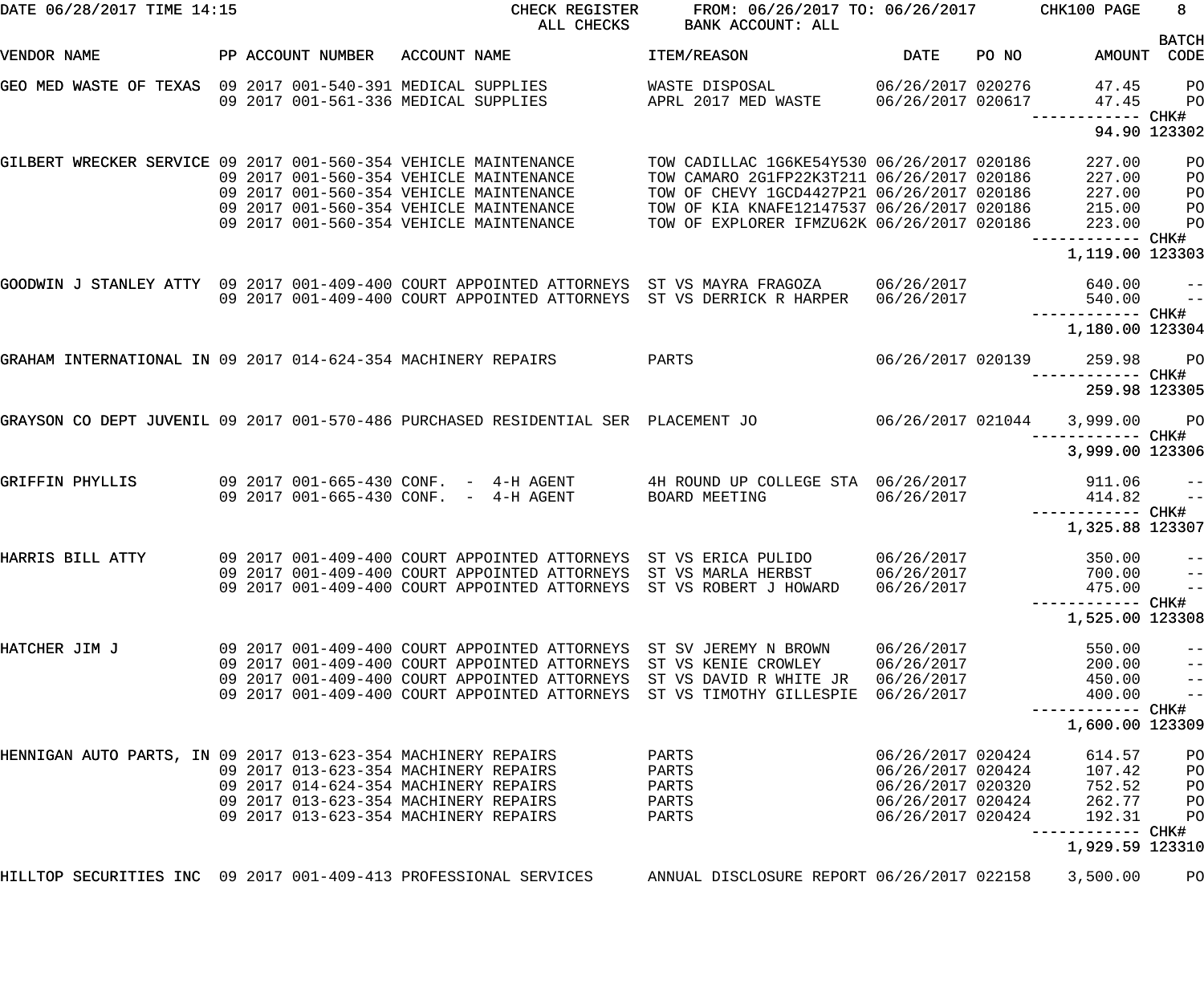| DATE 06/28/2017 TIME 14:15                                      |                                                                                      |                                                  | CHECK REGISTER FROM: 06/26/2017 TO: 06/26/2017 CHK100 PAGE<br>ALL CHECKS BANK ACCOUNT: ALL                                                     |                                 |                                              | 9                       |
|-----------------------------------------------------------------|--------------------------------------------------------------------------------------|--------------------------------------------------|------------------------------------------------------------------------------------------------------------------------------------------------|---------------------------------|----------------------------------------------|-------------------------|
| VENDOR NAME                                                     |                                                                                      | PP ACCOUNT NUMBER ACCOUNT NAME                   | <b>ITEM/REASON</b>                                                                                                                             |                                 | DATE PO NO AMOUNT CODE                       | <b>BATCH</b>            |
|                                                                 |                                                                                      |                                                  |                                                                                                                                                |                                 | 3,500.00 123311                              |                         |
|                                                                 |                                                                                      |                                                  | HOGAN'S JIF-E LUBE #2 09 2017 001-540-354 VEHICLE MAINTENANCE      OIL CHANGE UNIT 4903   06/26/2017 020268    172.35    PO                    |                                 |                                              |                         |
|                                                                 |                                                                                      |                                                  |                                                                                                                                                |                                 | 172.35 123312                                |                         |
| HOMETOWN PHARMACY                                               |                                                                                      | 09 2017 001-540-391 MEDICAL SUPPLIES TEST STRIPS |                                                                                                                                                |                                 | 06/26/2017 020265 109.90 PO<br>109.90 123313 |                         |
|                                                                 |                                                                                      |                                                  |                                                                                                                                                |                                 |                                              |                         |
| HUNTER TUNNEL EXPRESS I 09 2017 001-554-354 VEHICLE MAINTENANCE | 09 2017 001-407-354 VEHICLE EXPENSE                                                  |                                                  | CAR WASH MAY         06/26/2017 021052      8.00    PO<br>09 2017 001-540-354 VEHICLE MAINTENANCE  CAR WASH MAY 2017  06/26/2017 020923  14.00 |                                 |                                              | $P$ O                   |
|                                                                 | 09 2017 001-560-354 VEHICLE MAINTENANCE                                              |                                                  | CAR WASHES MAY 2017 06/26/2017 020182                                                                                                          |                                 | 184.00                                       | $P$ O                   |
|                                                                 |                                                                                      |                                                  |                                                                                                                                                |                                 | 222.00 123314                                |                         |
| I C S (INSTITUTIONAL SU 09 2017 001-561-300 SUPPLIES            |                                                                                      | 09 2017 001-561-300 SUPPLIES                     | JAIL SUPPLIES SOAP & SAN 06/26/2017 022136 356.40 PO<br>JAIL SUPPLIES - MATT COV 06/26/2017 022140 695.00 PO                                   |                                 |                                              |                         |
|                                                                 |                                                                                      |                                                  |                                                                                                                                                |                                 | 1,051.40 123315                              |                         |
| IMC WASTE DISPOSAL INC 09 2017 001-510-450 BUILDING MAINTENANCE |                                                                                      |                                                  | GREASE TRAP 06/12/2017  06/26/2017 021138  990.00                                                                                              |                                 |                                              | <b>PO</b>               |
|                                                                 |                                                                                      |                                                  |                                                                                                                                                |                                 | 990.00 123316                                |                         |
| INDUSTRIAL BEARING CO 09 2017 014-624-354 MACHINERY REPAIRS     |                                                                                      | PARTS                                            |                                                                                                                                                |                                 | 06/26/2017 020114 33.95 PO                   |                         |
|                                                                 |                                                                                      |                                                  |                                                                                                                                                |                                 | 33.95 123317                                 |                         |
| INTERSTATE BATTERIES OF 09 2017 014-624-354 MACHINERY REPAIRS   |                                                                                      |                                                  | BATTERY                                                                                                                                        | 06/26/2017 020313               | 95.95 PO                                     |                         |
|                                                                 |                                                                                      |                                                  |                                                                                                                                                |                                 |                                              | 95.95 123318            |
| JOE WALTER LUMBER CO IN 09 2017 011-621-300 SUPPLIES & HARDWARE | 09 2017 011-621-300 SUPPLIES & HARDWARE                                              |                                                  | CORNER POSTS<br>CREDIT                                                                                                                         | 06/26/2017 020188<br>06/26/2017 | 240.00<br>48.00-                             | PO<br>$\qquad \qquad -$ |
|                                                                 | 09 2017 001-510-450 BUILDING MAINTENANCE<br>09 2017 001-510-450 BUILDING MAINTENANCE |                                                  | HOSE CLAMPS                                                                                                                                    | 06/26/2017 020497               | 06/26/2017 020497 9.50<br>10.36              | PO                      |
|                                                                 |                                                                                      |                                                  | BOLTS                                                                                                                                          |                                 |                                              | P <sub>O</sub>          |
|                                                                 |                                                                                      |                                                  |                                                                                                                                                |                                 | 211.86 123319                                |                         |
| KADEN LANDSCAPE INC                                             | 09 2017 001-510-450 BUILDING MAINTENANCE                                             |                                                  | REPAIR SPRINKLER AT COUR 06/26/2017 022118                                                                                                     |                                 | 137.50 PO<br>----------- CHK#                |                         |
|                                                                 |                                                                                      |                                                  |                                                                                                                                                |                                 | 137.50 123320                                |                         |
| KENNEDY BRYCE                                                   | 09 2017 001-560-429 TRAINING & SCHOOLS                                               |                                                  | EMERGENCY NARCOTICS OPE 06/26/2017                                                                                                             |                                 | $110.00 -$                                   |                         |
|                                                                 |                                                                                      |                                                  |                                                                                                                                                |                                 | 110.00 123321                                |                         |
| KIRBY - SMITH MACHINERY 09 2017 011-621-354 MACHINERY REPAIRS   |                                                                                      |                                                  | PARTS                                                                                                                                          | 06/26/2017 020161               | 159.77 PO<br>----------- CHK#                |                         |
|                                                                 |                                                                                      |                                                  |                                                                                                                                                |                                 | 159.77 123322                                |                         |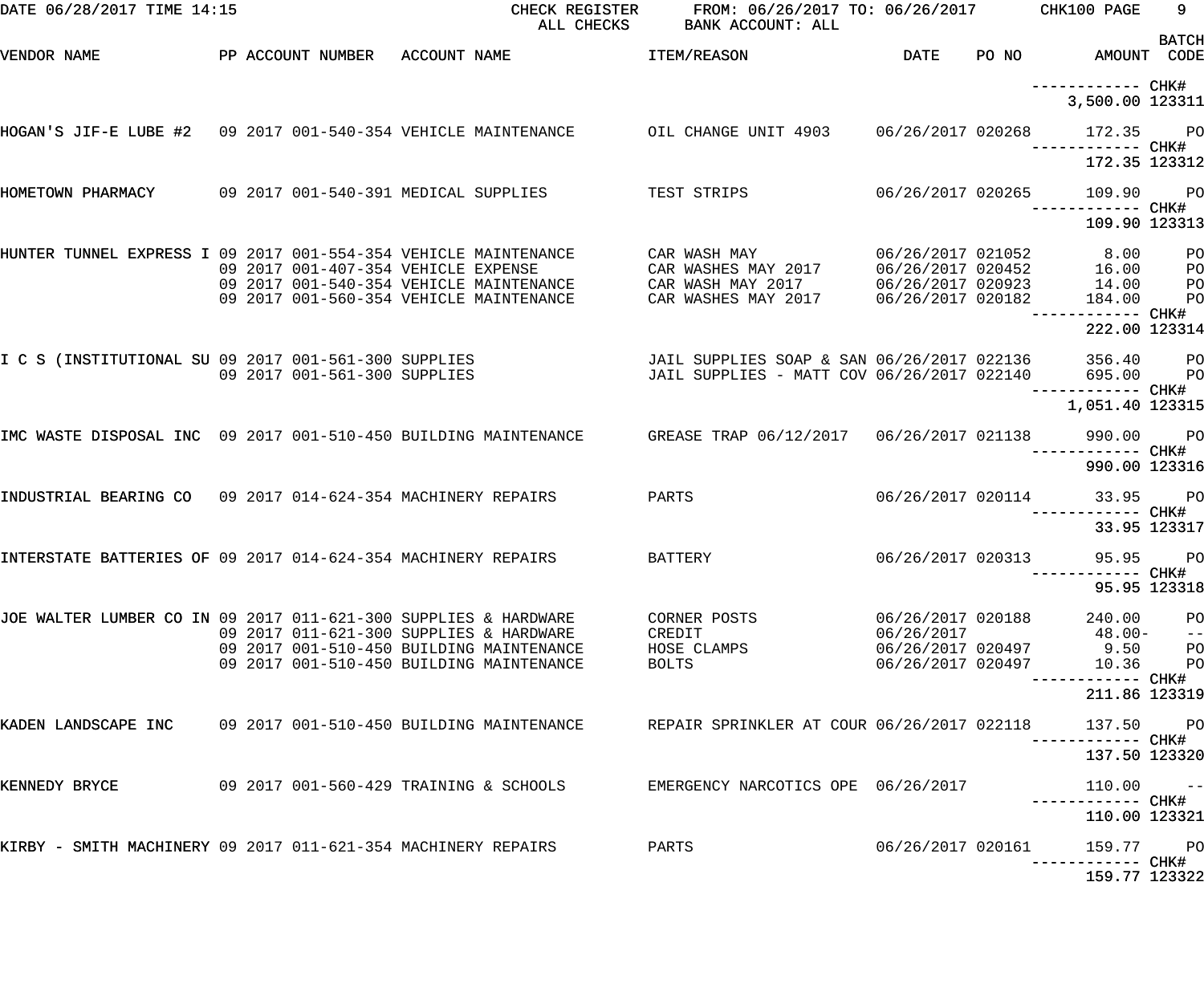| DATE 06/28/2017 TIME 14:15                                   |                           | CHECK REGISTER<br>ALL CHECKS                                                                             | FROM: 06/26/2017 TO: 06/26/2017 CHK100 PAGE<br><b>BANK ACCOUNT: ALL</b> |                   |       |                                     | 10                   |
|--------------------------------------------------------------|---------------------------|----------------------------------------------------------------------------------------------------------|-------------------------------------------------------------------------|-------------------|-------|-------------------------------------|----------------------|
| VENDOR NAME                                                  | PP ACCOUNT NUMBER         | ACCOUNT NAME                                                                                             | ITEM/REASON                                                             | <b>DATE</b>       | PO NO | AMOUNT                              | <b>BATCH</b><br>CODE |
|                                                              |                           |                                                                                                          |                                                                         |                   |       |                                     |                      |
| LABATT FOOD SERVICE                                          |                           | 09 2017 001-561-333 FOOD FOR JAIL                                                                        | FOOD                                                                    | 06/26/2017 020384 |       | 54.67                               | PO                   |
|                                                              |                           | 09 2017 001-561-333 FOOD FOR JAIL                                                                        | FOOD                                                                    | 06/26/2017 020384 |       | 154.48                              | PO                   |
|                                                              |                           | 09 2017 001-561-333 FOOD FOR JAIL                                                                        | FOOD                                                                    | 06/26/2017 020384 |       | 2,701.41                            | PO                   |
|                                                              |                           | 09 2017 001-561-333 FOOD FOR JAIL                                                                        | FOOD                                                                    | 06/26/2017 020384 |       | 2,718.42                            | PO                   |
|                                                              |                           | 09 2017 001-561-333 FOOD FOR JAIL                                                                        | CREDIT MEMO                                                             | 06/26/2017        |       | $17.14-$                            | $\qquad \qquad -$    |
|                                                              |                           | 09 2017 001-561-333 FOOD FOR JAIL                                                                        | CREDIT MEMO                                                             | 06/26/2017        |       | $17.14-$                            | $ -$                 |
|                                                              |                           | 09 2017 001-561-333 FOOD FOR JAIL                                                                        | CREDIT MEMO                                                             | 06/26/2017        |       | $4.12-$                             | $\qquad \qquad -$    |
|                                                              |                           | 09 2017 001-561-333 FOOD FOR JAIL                                                                        | CREDIT MEMO                                                             | 06/26/2017        |       | $9.00-$                             | $\qquad \qquad -$    |
|                                                              |                           | 09 2017 001-561-333 FOOD FOR JAIL                                                                        | CREDIT MEMO                                                             | 06/26/2017        |       | 12.94-                              | $\frac{1}{2}$        |
|                                                              |                           | 09 2017 001-561-333 FOOD FOR JAIL                                                                        | FOOD                                                                    | 06/26/2017 020384 |       | 63.36                               | PO                   |
|                                                              |                           | 09 2017 001-561-333 FOOD FOR JAIL                                                                        | FOOD                                                                    | 06/26/2017 020384 |       | 3,378.58                            | PO                   |
|                                                              |                           |                                                                                                          |                                                                         |                   |       | ------------ CHK#                   |                      |
|                                                              |                           |                                                                                                          |                                                                         |                   |       | 9,010.58 123323                     |                      |
|                                                              |                           | LAKE KIOWA MEDICAL CLIN 09 2017 001-561-391 PRISONER MEDICAL CARE TULY 2017                              |                                                                         | 06/26/2017 020616 |       | 3,000.00                            | <b>PO</b>            |
|                                                              |                           |                                                                                                          |                                                                         |                   |       | ------------ CHK#                   |                      |
|                                                              |                           |                                                                                                          |                                                                         |                   |       | 3,000.00 123324                     |                      |
| LEWIS DOUGLAS T MD                                           |                           | 09 2017 001-540-491 EMS MEDICAL DIRECTOR                                                                 | JULY 2017                                                               | 06/26/2017 020691 |       | 1,808.33                            | PО                   |
|                                                              |                           | 09 2017 001-409-491 COUNTY HEALTH DOCTOR                                                                 | <b>JULY 2017</b>                                                        | 06/26/2017 020690 |       | 50.00                               | P <sub>O</sub>       |
|                                                              |                           |                                                                                                          |                                                                         |                   |       | ------------ CHK#                   |                      |
|                                                              |                           |                                                                                                          |                                                                         |                   |       | 1,858.33 123325                     |                      |
| LIBRARY IDEAS LLC                                            | 09 2017 001-650-590 BOOKS |                                                                                                          | FREADING MAY 2017                                                       | 06/26/2017 020105 |       | 84.00                               | $P$ O                |
|                                                              |                           |                                                                                                          |                                                                         |                   |       |                                     |                      |
|                                                              |                           |                                                                                                          |                                                                         |                   |       | 84.00 123326                        |                      |
| M & W OIL FIELD SUPPLY 09 2017 013-623-354 MACHINERY REPAIRS |                           |                                                                                                          | PARTS                                                                   | 06/26/2017 020418 |       | 15.36                               |                      |
|                                                              |                           | 09 2017 013-623-354 MACHINERY REPAIRS                                                                    | PARTS                                                                   | 06/26/2017 020418 |       | 72.95                               | PО                   |
|                                                              |                           |                                                                                                          |                                                                         |                   |       |                                     | P <sub>O</sub>       |
|                                                              |                           |                                                                                                          |                                                                         |                   |       |                                     |                      |
|                                                              |                           |                                                                                                          |                                                                         |                   |       | 88.31 123327                        |                      |
| MANNING NANCY                                                |                           |                                                                                                          |                                                                         | 06/26/2017        |       |                                     |                      |
|                                                              |                           |                                                                                                          |                                                                         |                   |       | $225.00 - -$                        |                      |
|                                                              |                           |                                                                                                          |                                                                         |                   |       |                                     |                      |
|                                                              |                           |                                                                                                          |                                                                         |                   |       | 225.00 123328                       |                      |
|                                                              |                           |                                                                                                          |                                                                         |                   |       |                                     |                      |
|                                                              |                           | MARKS PLUMBING PARTS & 09 2017 001-510-450 BUILDING MAINTENANCE WILLOUGHBY 24V PLASTIC 06/26/2017 020501 |                                                                         |                   |       | 485.12                              | <b>PO</b>            |
|                                                              |                           |                                                                                                          |                                                                         |                   |       | -------- CHK#                       |                      |
|                                                              |                           |                                                                                                          |                                                                         |                   |       | 485.12 123329                       |                      |
|                                                              |                           |                                                                                                          |                                                                         |                   |       |                                     |                      |
| MARTIN DEE DEE                                               |                           |                                                                                                          |                                                                         | 06/26/2017 022146 |       | 250.00                              | <b>PO</b>            |
|                                                              |                           |                                                                                                          |                                                                         |                   |       |                                     |                      |
|                                                              |                           |                                                                                                          |                                                                         |                   |       | 250.00 123330                       |                      |
| MCCORMICK PAIGE                                              |                           | 09 2017 001-409-400 COURT APPOINTED ATTORNEYS ST VS RENEE DITTFURTH                                      |                                                                         | 06/26/2017        |       | 860.00                              |                      |
|                                                              |                           | 09 2017 001-409-400 COURT APPOINTED ATTORNEYS ST VS PAMELA PARKER                                        |                                                                         | 06/26/2017        |       | 1,530.00                            |                      |
|                                                              |                           | 09 2017 001-409-400 COURT APPOINTED ATTORNEYS ST VS PAM PARKER                                           |                                                                         | 06/26/2017        |       | 50.00                               |                      |
|                                                              |                           | 09 2017 001-409-400 COURT APPOINTED ATTORNEYS ST VS BRADLEY DEVORE                                       |                                                                         | 06/26/2017        |       | 250.00                              | $\frac{1}{2}$        |
|                                                              |                           |                                                                                                          |                                                                         |                   |       |                                     |                      |
|                                                              |                           |                                                                                                          |                                                                         |                   |       | ----------- CHK#<br>2,690.00 123331 |                      |
|                                                              |                           |                                                                                                          |                                                                         |                   |       |                                     |                      |
|                                                              |                           | MCLEROY, GIBBS & KLEIN 09 2017 001-540-490 EMPLOYEE PHY. & MED.          CHEST X-RAY FOR TB              |                                                                         | 06/26/2017 022170 |       | 235.00                              | <b>PO</b>            |
|                                                              |                           |                                                                                                          |                                                                         |                   |       | -––––––– CHK#                       |                      |
|                                                              |                           |                                                                                                          |                                                                         |                   |       | 235.00 123332                       |                      |
|                                                              |                           |                                                                                                          |                                                                         |                   |       |                                     |                      |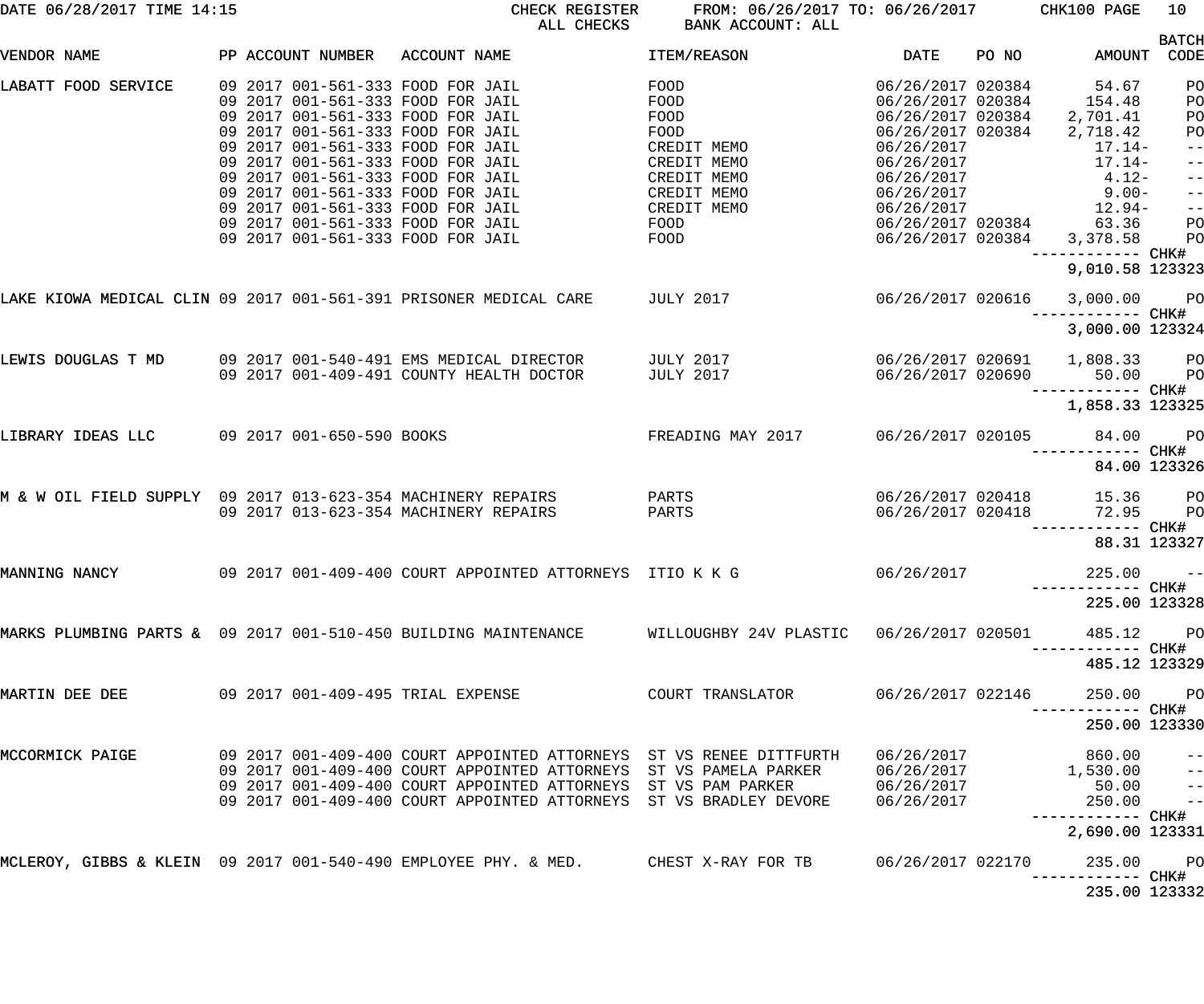| DATE 06/28/2017 TIME 14:15                                    |  |                                | CHECK REGISTER<br>ALL CHECKS                                                                                                                                                                                                                                                                                            | FROM: 06/26/2017 TO: 06/26/2017<br>BANK ACCOUNT: ALL                                                                                           |                                                                                                                            |       | CHK100 PAGE                                                  | 11                                     |
|---------------------------------------------------------------|--|--------------------------------|-------------------------------------------------------------------------------------------------------------------------------------------------------------------------------------------------------------------------------------------------------------------------------------------------------------------------|------------------------------------------------------------------------------------------------------------------------------------------------|----------------------------------------------------------------------------------------------------------------------------|-------|--------------------------------------------------------------|----------------------------------------|
| VENDOR NAME                                                   |  | PP ACCOUNT NUMBER              | ACCOUNT NAME                                                                                                                                                                                                                                                                                                            | ITEM/REASON                                                                                                                                    | <b>DATE</b>                                                                                                                | PO NO | AMOUNT                                                       | <b>BATCH</b><br>CODE                   |
| MCMASTER NEW HOLLAND CO 09 2017 013-623-354 MACHINERY REPAIRS |  |                                | 09 2017 013-623-354 MACHINERY REPAIRS                                                                                                                                                                                                                                                                                   | BALL JOINT<br>SEAL                                                                                                                             | 06/26/2017 020370<br>06/26/2017 020370                                                                                     |       | 132.00<br>19.26                                              | PO<br>PO                               |
|                                                               |  |                                |                                                                                                                                                                                                                                                                                                                         |                                                                                                                                                |                                                                                                                            |       | ------------ CHK#<br>151.26 123333                           |                                        |
| METAL SALES INC                                               |  | 09 2017 014-624-304 CULVERTS   |                                                                                                                                                                                                                                                                                                                         | <b>CULVERTS</b>                                                                                                                                | 06/26/2017 020102                                                                                                          |       | 6,888.70<br>------------ CHK#                                | <b>PO</b>                              |
|                                                               |  |                                |                                                                                                                                                                                                                                                                                                                         |                                                                                                                                                |                                                                                                                            |       | 6,888.70 123334                                              |                                        |
| METRO CENTRE SERVICE                                          |  |                                | 09 2017 001-409-463 COPY MACHINE RENTAL<br>09 2017 001-409-463 COPY MACHINE RENTAL<br>09 2017 001-409-463 COPY MACHINE RENTAL                                                                                                                                                                                           | <b>JUNE 2017</b><br>APRIL 2017<br><b>JUNE 2017</b>                                                                                             | 06/26/2017 020322<br>06/26/2017 020315<br>06/26/2017 020318                                                                |       | 238.58<br>18.03<br>24.02                                     | PO<br>PO<br>PO                         |
|                                                               |  |                                |                                                                                                                                                                                                                                                                                                                         |                                                                                                                                                |                                                                                                                            |       | ------------ CHK#<br>280.63 123335                           |                                        |
| MIDWEST TAPE LLC                                              |  |                                | 09 2017 001-650-592 AUDIO VISUAL MATERIAL<br>09 2017 001-650-592 AUDIO VISUAL MATERIAL<br>09 2017 001-650-592 AUDIO VISUAL MATERIAL<br>09 2017 001-650-592 AUDIO VISUAL MATERIAL<br>09 2017 001-650-592 AUDIO VISUAL MATERIAL<br>09 2017 001-650-592 AUDIO VISUAL MATERIAL<br>09 2017 001-650-592 AUDIO VISUAL MATERIAL | LEGO BATMAN<br>COME SUNDOWN<br>YOU WILL PAY<br>BEACH HOUSE FOR RENT<br>LIFE<br>EVERYBODY LOVES SOMEBODY 06/26/2017 020176<br>HANGOVER II & III | 06/26/2017 020176<br>06/26/2017 020176<br>06/26/2017 020176<br>06/26/2017 020176<br>06/26/2017 020176<br>06/26/2017 020176 |       | 68.92<br>39.99<br>81.98<br>221.94<br>25.64<br>16.64<br>15.28 | PO<br>PO<br>PO<br>PO<br>PO<br>PO<br>PO |
|                                                               |  |                                |                                                                                                                                                                                                                                                                                                                         |                                                                                                                                                |                                                                                                                            |       | ------------ CHK#<br>470.39 123336                           |                                        |
| MONTGOMERY STEPHANIE                                          |  |                                | 09 2017 001-495-427 CONFERENCE EXPENSE                                                                                                                                                                                                                                                                                  | TXPPA GAVELSTON                                                                                                                                | 06/26/2017                                                                                                                 |       | 519.13<br>------------ CHK#                                  | $- -$                                  |
| MOSS JAMES ATTORNEY                                           |  |                                | 09 2017 001-409-400 COURT APPOINTED ATTORNEYS ST VS JOHN E WEBER<br>09 2017 001-409-400 COURT APPOINTED ATTORNEYS ST VS DUSTIN P JONES                                                                                                                                                                                  |                                                                                                                                                | 06/26/2017<br>06/26/2017                                                                                                   |       | 519.13 123337<br>400.00<br>375.00                            | $- -$<br>$ -$                          |
|                                                               |  |                                |                                                                                                                                                                                                                                                                                                                         |                                                                                                                                                |                                                                                                                            |       | 775.00 123338                                                |                                        |
|                                                               |  |                                | MUENSTER GARDEN CENTER 09 2017 013-623-457 MACHINERY & EQUIPNON-CAPIT WEED EATER                                                                                                                                                                                                                                        |                                                                                                                                                | 06/26/2017 020406                                                                                                          |       | 561.17 PO                                                    |                                        |
|                                                               |  |                                |                                                                                                                                                                                                                                                                                                                         |                                                                                                                                                |                                                                                                                            |       | -----------         CHK#<br>561.17 123339                    |                                        |
| NOAH'S ARK                                                    |  | 09 2017 001-645-485 NOAH'S ARK |                                                                                                                                                                                                                                                                                                                         | MAY 17                                                                                                                                         | 06/26/2017 020564                                                                                                          |       | 600.00 PO                                                    |                                        |
|                                                               |  |                                |                                                                                                                                                                                                                                                                                                                         |                                                                                                                                                |                                                                                                                            |       | 600.00 123340                                                |                                        |
|                                                               |  |                                | NORTEX COMMUNICATIONS I 09 2017 001-503-306 CONTRACT SERVICES TECH SUPPORT                                                                                                                                                                                                                                              |                                                                                                                                                | 06/26/2017 020683                                                                                                          |       | 170.00 PO                                                    |                                        |
|                                                               |  |                                |                                                                                                                                                                                                                                                                                                                         |                                                                                                                                                |                                                                                                                            |       | 170.00 123341                                                |                                        |
| NORTH TEXAS PACKER SERV 09 2017 012-622-354 MACHINERY REPAIRS |  |                                |                                                                                                                                                                                                                                                                                                                         | PARTS                                                                                                                                          | 06/26/2017 020601                                                                                                          |       | 201.13 PO                                                    |                                        |
|                                                               |  |                                |                                                                                                                                                                                                                                                                                                                         |                                                                                                                                                |                                                                                                                            |       | 201.13 123342                                                |                                        |
|                                                               |  |                                | NORTH TEXAS VISION CENT 09 2017 001-561-391 PRISONER MEDICAL CARE      INMATE RX SWAINSTON      06/26/2017 022129                                                                                                                                                                                                       |                                                                                                                                                |                                                                                                                            |       | 164.00 PO<br>----------- CHK#                                |                                        |
|                                                               |  |                                |                                                                                                                                                                                                                                                                                                                         |                                                                                                                                                |                                                                                                                            |       | 164.00 123343                                                |                                        |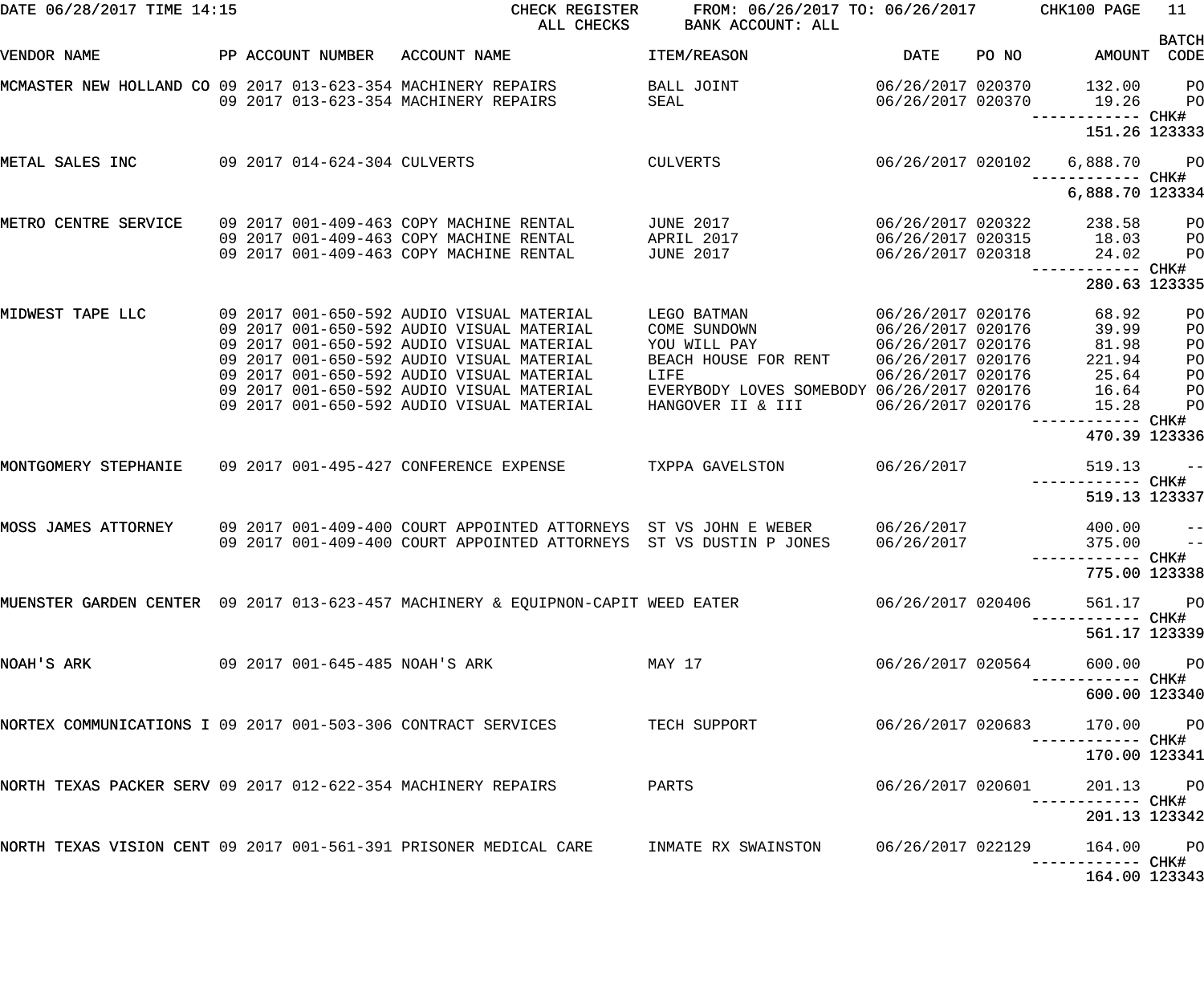| DATE 06/28/2017 TIME 14:15                                    |  |                                                              | CHECK REGISTER<br>ALL CHECKS                                                                                                                             | FROM: 06/26/2017 TO: 06/26/2017 CHK100 PAGE<br>BANK ACCOUNT: ALL         |                                                                                  |                                 | 12                         |
|---------------------------------------------------------------|--|--------------------------------------------------------------|----------------------------------------------------------------------------------------------------------------------------------------------------------|--------------------------------------------------------------------------|----------------------------------------------------------------------------------|---------------------------------|----------------------------|
| VENDOR NAME                                                   |  |                                                              | PP ACCOUNT NUMBER ACCOUNT NAME                                                                                                                           | ITEM/REASON                                                              | DATE                                                                             | PO NO AMOUNT                    | <b>BATCH</b><br>CODE       |
| NSTS LLC                                                      |  |                                                              | 09 2017 013-623-300 SUPPLIES & HARDWARE                                                                                                                  | 06/26/2017 022088<br>4 BARRICADES                                        |                                                                                  | 440.40<br>------------ CHK#     | $P$ O                      |
|                                                               |  |                                                              |                                                                                                                                                          |                                                                          |                                                                                  | 440.40 123344                   |                            |
| O'REILLY AUTOMOTIVE INC 09 2017 012-622-354 MACHINERY REPAIRS |  |                                                              | 09 2017 014-624-354 MACHINERY REPAIRS<br>09 2017 012-622-354 MACHINERY REPAIRS                                                                           | PARTS<br>PARTS<br>PARTS                                                  | 06/26/2017 020260<br>06/26/2017 022160<br>06/26/2017 020260                      | 81.51<br>153.09<br>65.17        | P <sub>O</sub><br>PO<br>PO |
|                                                               |  |                                                              | 09 2017 012-622-354 MACHINERY REPAIRS                                                                                                                    | PARTS                                                                    | 06/26/2017 020260                                                                | 21.99<br>----------- CHK#       | PO                         |
|                                                               |  |                                                              |                                                                                                                                                          |                                                                          |                                                                                  | 321.76 123345                   |                            |
| OFFICE DEPOT                                                  |  |                                                              | 09 2017 001-475-310 OFFICE SUPPLIES<br>09 2017 001-475-310 OFFICE SUPPLIES<br>09 2017 001-495-310 OFFICE SUPPLIES<br>09 2017 001-650-310 OFFICE SUPPLIES | OFFICE SUPPLIES<br>OFFICE SUPPLIES<br>10X13 ENVELOPES<br>OFFICE SUPPLIES | 06/26/2017 022050<br>06/26/2017 022050<br>06/26/2017 022070<br>06/26/2017 020172 | 9.99<br>158.90<br>8.40<br>6.69  | PO<br>PO<br>PO<br>PO       |
|                                                               |  | 09 2017 001-510-300 SUPPLIES                                 | 09 2017 001-650-310 OFFICE SUPPLIES<br>09 2017 001-650-310 OFFICE SUPPLIES<br>09 2017 001-580-310 OFFICE SUPPLIES                                        | OFFICE SUPPLIES<br><b>BEADS</b><br>CHAIR MATS<br>OFFICE SUPPLIES         | 06/26/2017 020172<br>06/26/2017 020172<br>06/26/2017 022132<br>06/26/2017 022111 | 41.83<br>8.49<br>479.90<br>8.98 | PO<br>PO<br>PO<br>PO       |
|                                                               |  |                                                              | 09 2017 001-580-310 OFFICE SUPPLIES                                                                                                                      | OFFICE SUPPLIES                                                          | 06/26/2017 022111                                                                | 73.28<br>------------ CHK#      | PO                         |
|                                                               |  |                                                              |                                                                                                                                                          |                                                                          |                                                                                  | 796.46 123346                   |                            |
| OGBURN'S TRUCK PARTS 09 2017 014-624-354 MACHINERY REPAIRS    |  |                                                              | PARTS                                                                                                                                                    |                                                                          | 06/26/2017 020115                                                                | 245.04<br>------------ CHK#     | $P$ O                      |
|                                                               |  |                                                              |                                                                                                                                                          |                                                                          |                                                                                  | 245.04 123347                   |                            |
|                                                               |  |                                                              | ONEY JEROMIE ATTORNEY 09 2017 001-409-400 COURT APPOINTED ATTORNEYS ST VS BILLIE S TILLMAN 06/26/2017                                                    |                                                                          |                                                                                  | 275.00<br>------------ CHK#     | $ -$                       |
|                                                               |  |                                                              |                                                                                                                                                          |                                                                          |                                                                                  | 275.00 123348                   |                            |
| OSS ACADEMY                                                   |  | 09 2017 001-561-429 TRAINING<br>09 2017 001-561-429 TRAINING | 09 2017 001-561-429 TRAINING                                                                                                                             | TRAINING - MINYARD (COUR 06/26/2017 022138<br>TRAINING - STEWART         | 06/26/2017 022168                                                                | 45.00<br>45.00 PO               | $P$ O                      |
|                                                               |  |                                                              |                                                                                                                                                          |                                                                          |                                                                                  | 135.00 123349                   |                            |
| OVERHEAD DOOR CO                                              |  |                                                              | 09 2017 001-510-450 BUILDING MAINTENANCE                                                                                                                 | CHANGE 610 SERIREIS TO B 06/26/2017 020487                               |                                                                                  | 1,925.00                        | <b>PO</b>                  |
|                                                               |  |                                                              |                                                                                                                                                          |                                                                          |                                                                                  | 1,925.00 123350                 |                            |
| PACK N MAIL                                                   |  | 09 2017 001-407-310 SUPPLIES<br>09 2017 001-407-310 SUPPLIES |                                                                                                                                                          | SHIPPING<br>SHIPPING                                                     | 06/26/2017 020454<br>06/26/2017 020454                                           | 12.27 PO<br>11.92 PO            |                            |
|                                                               |  |                                                              |                                                                                                                                                          |                                                                          |                                                                                  | 24.19 123351                    |                            |
| PARSONS MARC                                                  |  |                                                              | 09 2017 001-560-429 TRAINING & SCHOOLS                                                                                                                   | EMERGENCY NARCOTICS OPE 06/26/2017                                       |                                                                                  | 110.00                          | $\sim$ $-$                 |
|                                                               |  |                                                              |                                                                                                                                                          |                                                                          |                                                                                  | 110.00 123352                   |                            |
| PATTILLO BROWN & HILL L 09 2017 001-409-401 AUDIT             |  |                                                              |                                                                                                                                                          | AUDIT FY 16                                                              | 06/26/2017 021783                                                                | 1,000.00 PO                     |                            |
|                                                               |  |                                                              |                                                                                                                                                          |                                                                          |                                                                                  | 1,000.00 123353                 |                            |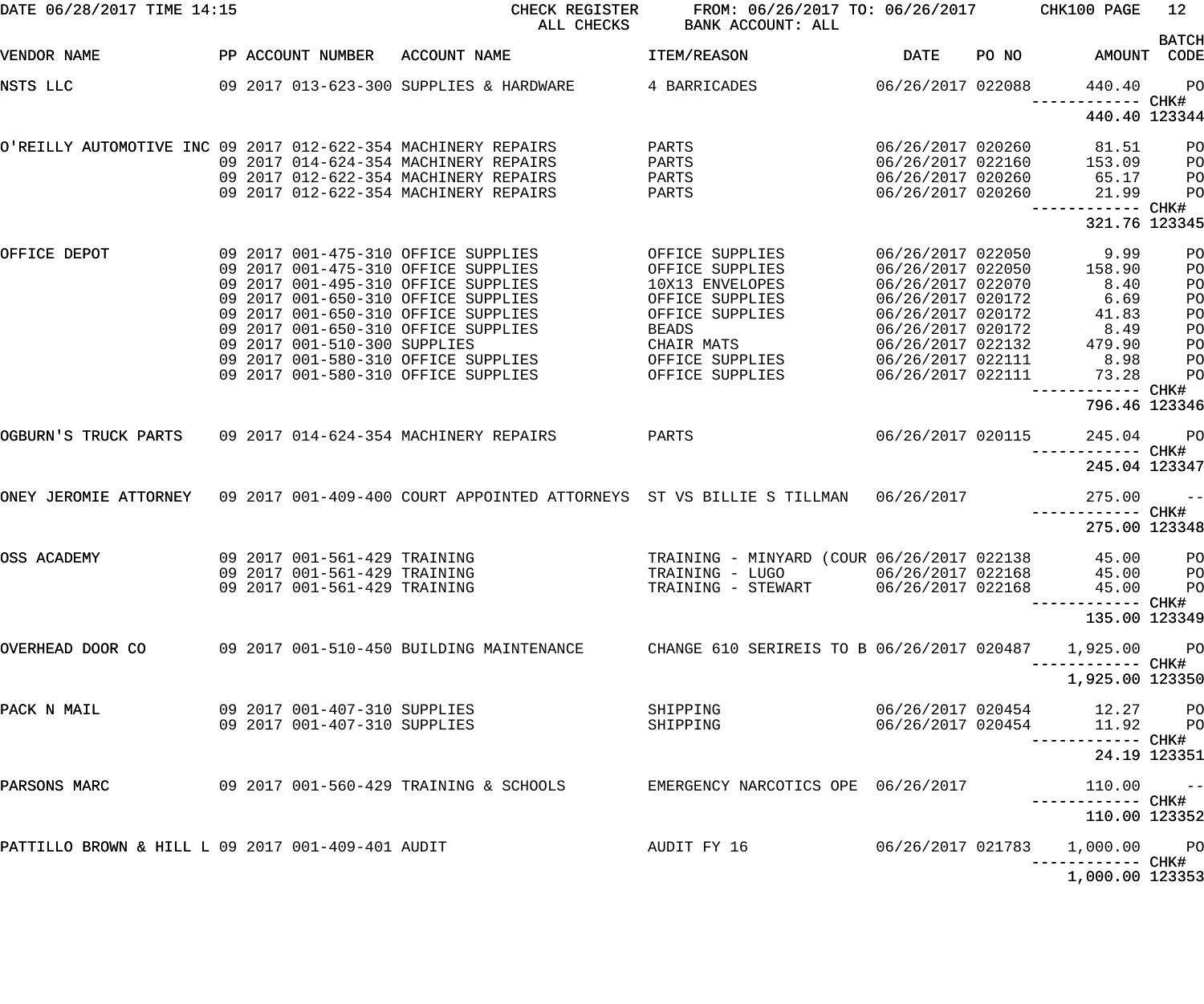| DATE 06/28/2017 TIME 14:15                               |  |                                                        | CHECK REGISTER<br>ALL CHECKS                                                                   | FROM: 06/26/2017 TO: 06/26/2017 CHK100 PAGE<br>BANK ACCOUNT: ALL        |                                                             |       |                                             | 13                               |
|----------------------------------------------------------|--|--------------------------------------------------------|------------------------------------------------------------------------------------------------|-------------------------------------------------------------------------|-------------------------------------------------------------|-------|---------------------------------------------|----------------------------------|
| VENDOR NAME                                              |  | PP ACCOUNT NUMBER                                      | ACCOUNT NAME                                                                                   | ITEM/REASON                                                             | <b>DATE</b>                                                 | PO NO | AMOUNT CODE                                 | <b>BATCH</b>                     |
| PEARSON CHRISTIE                                         |  |                                                        | 10 2017 028-571-427 CONFERENCE EXPENSE                                                         | TRAINING                                                                | 06/26/2017                                                  |       | 89.27                                       | $\sim$ $ -$                      |
|                                                          |  |                                                        |                                                                                                |                                                                         |                                                             |       | 89.27 123354                                |                                  |
|                                                          |  |                                                        | PEGASUS SCHOOLS INC    09 2017 001-570-486 PURCHASED RESIDENTIAL SER  MAY 2017  TR             |                                                                         | 06/26/2017 020698                                           |       | 4,030.00 PO                                 |                                  |
|                                                          |  |                                                        |                                                                                                |                                                                         |                                                             |       | 4,030.00 123355                             |                                  |
| PENWORTHY THE COMPANY 09 2017 001-650-590 BOOKS          |  |                                                        |                                                                                                | <b>BOOKS</b>                                                            | 06/26/2017 020128                                           |       | 650.31 PO                                   |                                  |
|                                                          |  |                                                        |                                                                                                |                                                                         |                                                             |       | 650.31 123356                               |                                  |
| PETTIT MACHINERY INC                                     |  |                                                        | 09 2017 012-622-354 MACHINERY REPAIRS<br>09 2017 012-622-354 MACHINERY REPAIRS                 | PARTS<br>PARTS                                                          | 06/26/2017 020253<br>06/26/2017 020253                      |       | 41.98<br>248.41                             | P <sub>O</sub><br>P <sub>O</sub> |
|                                                          |  |                                                        |                                                                                                |                                                                         |                                                             |       | 290.39 123357                               |                                  |
|                                                          |  |                                                        | PIEL SUSAN CALVERT ATTY 09 2017 001-409-400 COURT APPOINTED ATTORNEYS                          | ST VS WESLEY WEBB                                                       | 06/26/2017                                                  |       | 925.00                                      | $ -$                             |
|                                                          |  |                                                        | 09 2017 001-409-400 COURT APPOINTED ATTORNEYS<br>09 2017 001-409-400 COURT APPOINTED ATTORNEYS | ST VS DON T WILLIAMSON 06/26/2017<br>ST VS QUINTICE VICTORIA 06/26/2017 |                                                             |       | 575.00<br>175.00                            | $ -$<br>$\qquad \qquad -$        |
|                                                          |  |                                                        | 09 2017 001-409-400 COURT APPOINTED ATTORNEYS                                                  | ST VS SUSAN ROBBS                                                       | 06/26/2017                                                  |       | 650.00                                      | $-$                              |
|                                                          |  |                                                        |                                                                                                |                                                                         |                                                             |       | 2,325.00 123358                             |                                  |
| PINNACLE HEALTH TECHNOL 09 2017 001-640-346 DRUG TESTING |  |                                                        | 09 2017 001-640-346 DRUG TESTING                                                               | TC, PC, CS<br>JM, MR, SW, AB, RH, JG 06/26/2017 020725                  | 06/26/2017 020725                                           |       | 180.00<br>360.00                            | PО<br>PО                         |
|                                                          |  |                                                        | 09 2017 001-640-346 DRUG TESTING                                                               | CD, JG, KC                                                              | 06/26/2017 020725                                           |       | 180.00                                      | PO                               |
|                                                          |  |                                                        |                                                                                                |                                                                         |                                                             |       | ------- CHK#<br>720.00 123359               |                                  |
| PINNACLE TOWERS LLC                                      |  |                                                        | 09 2017 001-407-423 RADIO TOWER RENTAL                                                         | JULY 2017                                                               | 06/26/2017 020468                                           |       | 494.98                                      | <b>PO</b>                        |
|                                                          |  |                                                        |                                                                                                |                                                                         |                                                             |       | ----------- CHK#<br>494.98 123360           |                                  |
| POWER PLAN OIB                                           |  |                                                        | 09 2017 014-624-354 MACHINERY REPAIRS<br>09 2017 014-624-354 MACHINERY REPAIRS                 | PARTS<br>CREDIT                                                         | 06/26/2017                                                  |       | 06/26/2017 020165 2,656.24 PO<br>219.76- -- |                                  |
|                                                          |  |                                                        |                                                                                                |                                                                         |                                                             |       | 2,436.48 123361                             |                                  |
| RAMON EMMA GUZMAN                                        |  |                                                        | 09 2017 001-409-400 COURT APPOINTED ATTORNEYS ST VS TANUA DUKE                                 |                                                                         | 06/26/2017                                                  |       | 600.00                                      | $\pm$ $\pm$                      |
|                                                          |  |                                                        | 09 2017 001-409-400 COURT APPOINTED ATTORNEYS ST VS GREGORY BELL                               |                                                                         | 06/26/2017                                                  |       | 420.00<br>------------ CHK#                 | $\overline{a}$                   |
|                                                          |  |                                                        |                                                                                                |                                                                         |                                                             |       | 1,020.00 123362                             |                                  |
| RECORDED BOOKS LLC                                       |  | 09 2017 041-650-590 BOOKS<br>09 2017 041-650-590 BOOKS |                                                                                                | <b>BOOKS</b><br>BOOKS                                                   | 06/26/2017 022057                                           |       | 9.99 PO<br>37.12                            | <b>PO</b>                        |
|                                                          |  |                                                        | 09 2017 041-650-592 AV MATERIAL                                                                | DIGITAL AUDIOBOOKS                                                      | 06/26/2017 022057<br>06/26/2017 022101<br>06/26/2017 022101 |       | 416.65                                      | <b>PO</b>                        |
|                                                          |  |                                                        |                                                                                                |                                                                         |                                                             |       | --------- CHK#<br>463.76 123363             |                                  |
| RED RIVER FARM CO-OP IN 09 2017 001-475-330 FUEL         |  |                                                        |                                                                                                | FUEL MAY 2017                                                           | 06/26/2017 020589                                           |       | 64.86 PO<br>-------- CHK#                   |                                  |
|                                                          |  |                                                        |                                                                                                |                                                                         |                                                             |       | 64.86 123364                                |                                  |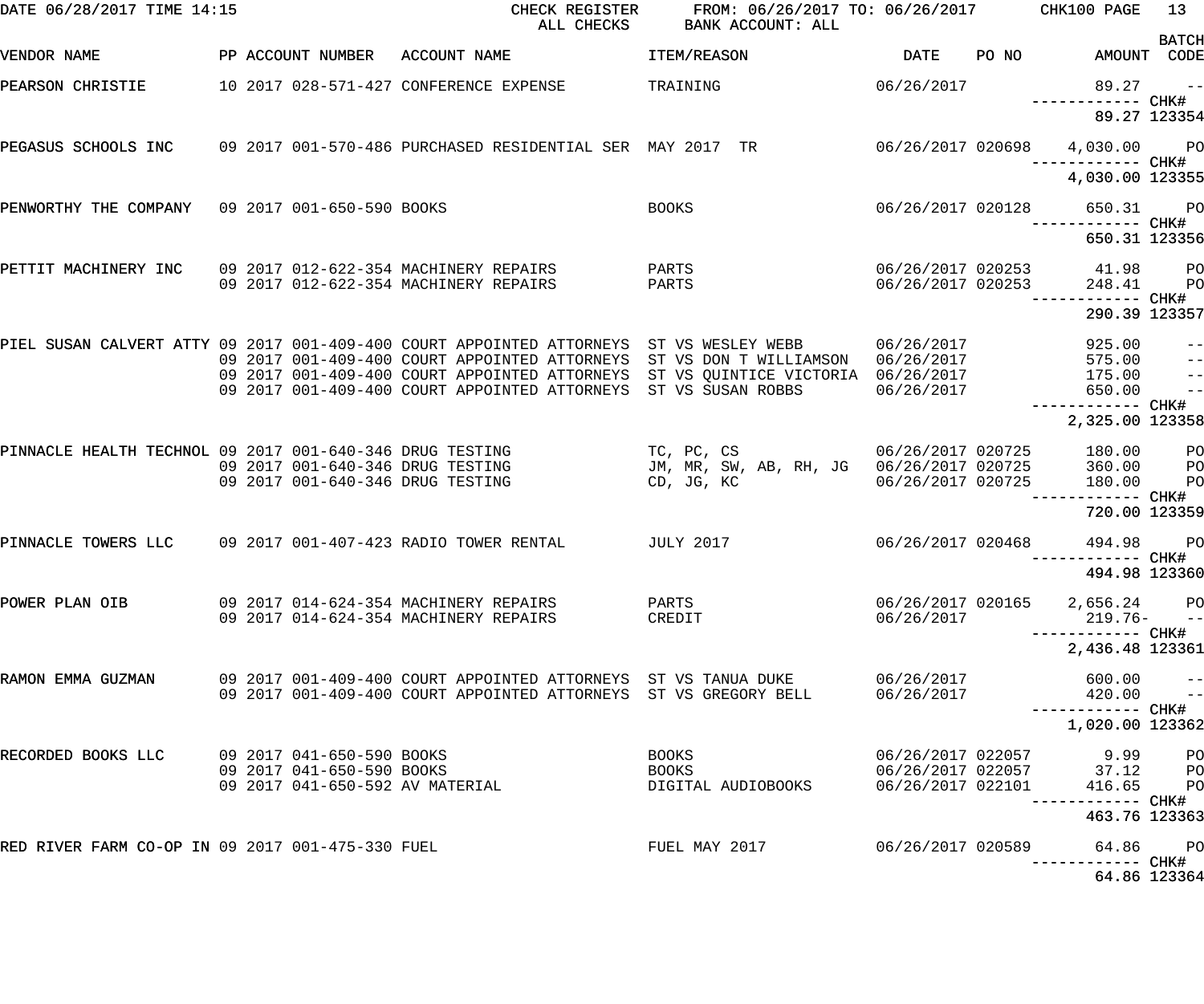| DATE 06/28/2017 TIME 14:15                                       |  |                            | CHECK REGISTER<br>ALL CHECKS                                                                                                                                  | FROM: 06/26/2017 TO: 06/26/2017<br>BANK ACCOUNT: ALL |                                                                                  |       | CHK100 PAGE                                                 | 14                         |
|------------------------------------------------------------------|--|----------------------------|---------------------------------------------------------------------------------------------------------------------------------------------------------------|------------------------------------------------------|----------------------------------------------------------------------------------|-------|-------------------------------------------------------------|----------------------------|
| VENDOR NAME                                                      |  |                            | PP ACCOUNT NUMBER ACCOUNT NAME                                                                                                                                | ITEM/REASON                                          | <b>DATE</b>                                                                      | PO NO | AMOUNT CODE                                                 | <b>BATCH</b>               |
| RED THE UNIFORM TAILOR 09 2017 001-554-392 UNIFORMS              |  |                            |                                                                                                                                                               | UNIFORMS                                             | 06/26/2017 021930                                                                |       | 97.60                                                       | PO                         |
|                                                                  |  |                            |                                                                                                                                                               |                                                      |                                                                                  |       | ------ CHK#<br>97.60 123365                                 |                            |
| REINERT PAPER & CHEMICA 09 2017 001-561-331 LAUNDRY SUPPLIES     |  |                            | 09 2017 001-561-337 CLEANING SUPPLIES<br>09 2017 001-561-338 KITCHEN SUPPLIES<br>09 2017 001-561-331 LAUNDRY SUPPLIES                                         | LAUNDRY<br>CLEANING<br>KITCHEN SUPPLY                | 06/26/2017 021962<br>06/26/2017 021962<br>06/26/2017 021962<br>06/26/2017 022147 |       | 572.10<br>711.99<br>210.17                                  | PO<br>PO<br>PO             |
|                                                                  |  |                            | 09 2017 001-561-337 CLEANING SUPPLIES<br>09 2017 001-561-338 KITCHEN SUPPLIES                                                                                 | LAUNDRY<br>CLEANING<br>KITCHEN SUPPLY                | 06/26/2017 022147<br>06/26/2017 022147                                           |       | 755.00<br>791.44<br>86.23<br>------------ CHK#              | PO<br>PO<br>PO             |
|                                                                  |  |                            |                                                                                                                                                               |                                                      |                                                                                  |       | 3,126.93 123366                                             |                            |
| ROBINSON JAQUENETTE                                              |  |                            | 10 2017 020-570-328 MENTAL HEALTH SERVICES FSYCHOLOGICAL ASSESSMENT 06/26/2017 022159                                                                         |                                                      |                                                                                  |       | 350.00                                                      | PO                         |
| ROCIC                                                            |  |                            | 09 2017 001-476-495 TRIAL EXPENSE                                                                                                                             | JULY 2017 - JUNE 2018                                | 06/26/2017 022148                                                                |       | 350.00 123367<br>300.00                                     | PO                         |
|                                                                  |  |                            |                                                                                                                                                               |                                                      |                                                                                  |       | ----------- CHK#<br>300.00 123368                           |                            |
| SAFEWAY                                                          |  |                            | 09 2017 001-561-391 PRISONER MEDICAL CARE<br>09 2017 001-561-391 PRISONER MEDICAL CARE                                                                        | INMATE RX<br>INMATE RX                               | 06/26/2017 022133<br>06/26/2017 022162                                           |       | 290.67<br>6.65                                              | PO<br>PO                   |
|                                                                  |  |                            |                                                                                                                                                               |                                                      |                                                                                  |       | 297.32 123369                                               |                            |
| SCHAD & PULTE WELDING S 09 2017 001-510-450 BUILDING MAINTENANCE |  | 09 2017 001-540-347 OXYGEN | 09 2017 014-624-300 SUPPLIES & HARDWARE<br>09 2017 013-623-300 SUPPLIES & HARDWARE                                                                            | OXYGEN<br>OXYGEN<br>OXYGEN<br>OXYGEN                 | 06/26/2017 020481<br>06/26/2017 020385<br>06/26/2017 020413<br>06/26/2017 020218 |       | 18.00<br>42.00<br>60.00<br>12.00                            | PO<br>PO<br>PO<br>PO       |
|                                                                  |  |                            |                                                                                                                                                               |                                                      |                                                                                  |       | ----------- CHK#<br>132.00 123370                           |                            |
| SCHILLING TIRE & AUTO 09 2017 013-623-354 MACHINERY REPAIRS      |  |                            | 09 2017 014-624-354 MACHINERY REPAIRS<br>09 2017 013-623-303 TIRES & TIRE REPAIRS                                                                             | INSPECTION<br>INSPECTION<br>REPAIR TIRE              | 06/26/2017 020411<br>06/26/2017 020411                                           |       | 7.00<br>06/26/2017 020379 7.00<br>12.00<br>----------- CHK# | P <sub>O</sub><br>PO<br>PO |
|                                                                  |  |                            |                                                                                                                                                               |                                                      |                                                                                  |       | 26.00 123371                                                |                            |
| SELF RADIO INC                                                   |  |                            | 09 2017 001-540-422 RADIO & COMMUNICATIONS                                                                                                                    | PAGER BATTERIES                                      | 06/26/2017 020212                                                                |       | 200.00<br>----------- CHK#                                  | PO                         |
|                                                                  |  |                            |                                                                                                                                                               |                                                      |                                                                                  |       | 200.00 123372                                               |                            |
| SEWELL USELTON INSURANC 09 2017 001-426-480 BONDS                |  |                            |                                                                                                                                                               | NOTARY BOND                                          | 06/26/2017 022067                                                                |       | 71.00 PO<br>----------- CHK#                                |                            |
|                                                                  |  |                            |                                                                                                                                                               |                                                      |                                                                                  |       | 71.00 123373                                                |                            |
|                                                                  |  |                            | SHERMAN RADIOLOGY ASSOC 09 2017 001-561-391 PRISONER MEDICAL CARE     PASCHEN ACCT# NT00106554 06/26/2017 022180<br>09 2017 001-561-391 PRISONER MEDICAL CARE | ORTIZ ACCT# NT00114624  06/26/2017 022180            |                                                                                  |       | 9.38<br>9.38<br>----------- CHK#                            | PO<br><b>PO</b>            |
|                                                                  |  |                            |                                                                                                                                                               |                                                      |                                                                                  |       | 18.76 123374                                                |                            |
| SHIPMAN COMMUNICATIONS 09 2017 011-621-300 SUPPLIES & HARDWARE   |  |                            |                                                                                                                                                               | SUPPLIES                                             | 06/26/2017 020209                                                                |       | 47.38                                                       | PO                         |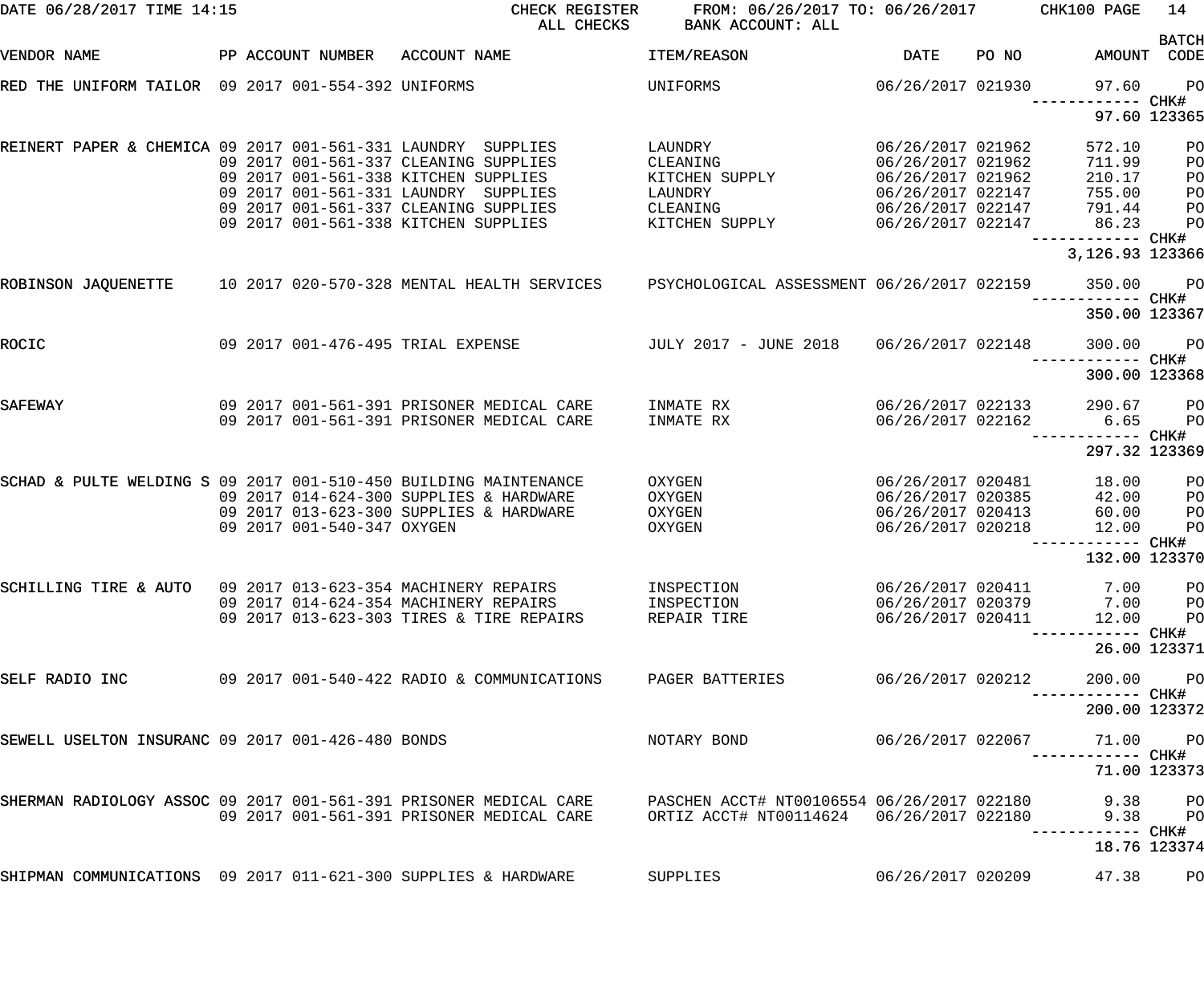| DATE 06/28/2017 TIME 14:15                                |  |                                | ALL CHECKS                                                                                                                                                                                                                                                                                                                                                                              | CHECK REGISTER FROM: 06/26/2017 TO: 06/26/2017 CHK100 PAGE<br>BANK ACCOUNT: ALL                                                                                |                                                                    |                                                                    | 15<br><b>BATCH</b>                                                                                       |
|-----------------------------------------------------------|--|--------------------------------|-----------------------------------------------------------------------------------------------------------------------------------------------------------------------------------------------------------------------------------------------------------------------------------------------------------------------------------------------------------------------------------------|----------------------------------------------------------------------------------------------------------------------------------------------------------------|--------------------------------------------------------------------|--------------------------------------------------------------------|----------------------------------------------------------------------------------------------------------|
| VENDOR NAME                                               |  |                                | PP ACCOUNT NUMBER ACCOUNT NAME                                                                                                                                                                                                                                                                                                                                                          | <b>ITEM/REASON</b>                                                                                                                                             | <b>DATE</b>                                                        | PO NO AMOUNT CODE                                                  |                                                                                                          |
|                                                           |  |                                |                                                                                                                                                                                                                                                                                                                                                                                         |                                                                                                                                                                |                                                                    | ------------ CHK#<br>47.38 123375                                  |                                                                                                          |
| SIMMONS SHAWN                                             |  |                                | 09 2017 001-409-400 COURT APPOINTED ATTORNEYS ST VS JAMES D BENNETT                                                                                                                                                                                                                                                                                                                     |                                                                                                                                                                | 06/26/2017                                                         | $550.00 - -$                                                       |                                                                                                          |
|                                                           |  |                                |                                                                                                                                                                                                                                                                                                                                                                                         |                                                                                                                                                                |                                                                    | 550.00 123376                                                      |                                                                                                          |
| SLOOP ANGIE                                               |  | 09 2017 001-499-427 CONFERENCE |                                                                                                                                                                                                                                                                                                                                                                                         | TAC ANNUAK CONFERENCE                                                                                                                                          | 06/26/2017                                                         | $545.63 - -$                                                       |                                                                                                          |
|                                                           |  |                                |                                                                                                                                                                                                                                                                                                                                                                                         |                                                                                                                                                                |                                                                    | 545.63 123377                                                      |                                                                                                          |
| SMITH JOSEPH G                                            |  | 09 2017 001-340-801 J.P. 1     |                                                                                                                                                                                                                                                                                                                                                                                         | REFUND                                                                                                                                                         | 06/26/2017                                                         | 77.00<br>------------ CHK#                                         | $\sim$ $ -$                                                                                              |
|                                                           |  |                                |                                                                                                                                                                                                                                                                                                                                                                                         |                                                                                                                                                                |                                                                    |                                                                    | 77.00 123378                                                                                             |
| SOUTHERN TIRE MART                                        |  |                                | 09 2017 013-623-303 TIRES & TIRE REPAIRS<br>09 2017 013-623-303 TIRES & TIRE REPAIRS<br>09 2017 013-623-303 TIRES & TIRE REPAIRS<br>09 2017 013-623-303 TIRES & TIRE REPAIRS                                                                                                                                                                                                            | TIRES<br>TIRES<br>TIRES<br>TIRES                                                                                                                               | 06/26/2017 021895<br>06/26/2017 021895<br>06/26/2017 021895        | 06/26/2017 021895 1,735.96<br>570.44<br>556.32<br>536.00           | PO<br>PO<br>PO<br>PO                                                                                     |
|                                                           |  |                                |                                                                                                                                                                                                                                                                                                                                                                                         |                                                                                                                                                                |                                                                    | ------------ CHK#<br>3,398.72 123379                               |                                                                                                          |
| SPARKLETTS AND SIERRA S 09 2017 001-426-499 MISCELLANEOUS |  |                                |                                                                                                                                                                                                                                                                                                                                                                                         | WATER                                                                                                                                                          |                                                                    | 06/26/2017 020957 30.17                                            | <b>PO</b>                                                                                                |
|                                                           |  |                                |                                                                                                                                                                                                                                                                                                                                                                                         |                                                                                                                                                                |                                                                    | ------------ CHK#                                                  | 30.17 123380                                                                                             |
| SSD SYSTEMS                                               |  |                                | 09 2017 001-510-450 BUILDING MAINTENANCE<br>09 2017 043-458-306 CONTRACT SERVICES                                                                                                                                                                                                                                                                                                       | SERVICES<br>JULY 2017                                                                                                                                          | 06/26/2017 022091<br>06/26/2017 020471                             | 298.68<br>25.76<br>------------ CHK#                               | PO<br>PO                                                                                                 |
|                                                           |  |                                |                                                                                                                                                                                                                                                                                                                                                                                         |                                                                                                                                                                |                                                                    | 324.44 123381                                                      |                                                                                                          |
|                                                           |  |                                | STATE BAR OF TEXAS -CLE 09 2017 001-475-427 CONFERENCE EXPENSE THE EZ ADV GOV LAW BOOT CAMP 06/26/2017 022154                                                                                                                                                                                                                                                                           |                                                                                                                                                                |                                                                    | 325.00<br>------------ CHK#                                        | PO                                                                                                       |
|                                                           |  |                                |                                                                                                                                                                                                                                                                                                                                                                                         |                                                                                                                                                                |                                                                    | 325.00 123382                                                      |                                                                                                          |
| SUDDENLINK                                                |  | 09 2017 001-540-420 TELEPHONE  |                                                                                                                                                                                                                                                                                                                                                                                         | 145 CR 211                                                                                                                                                     | 06/26/2017                                                         | 188.36<br>------------ CHK#                                        | $ -$                                                                                                     |
|                                                           |  |                                |                                                                                                                                                                                                                                                                                                                                                                                         |                                                                                                                                                                |                                                                    | 188.36 123383                                                      |                                                                                                          |
| SULLIVANT BILL ATTY 09 2017 001-409-495 TRIAL EXPENSE     |  |                                |                                                                                                                                                                                                                                                                                                                                                                                         | AD LITEM FEE G17-00178 B 06/26/2017 022145                                                                                                                     |                                                                    | 450.00<br>----------- CHK#                                         | PO                                                                                                       |
|                                                           |  |                                |                                                                                                                                                                                                                                                                                                                                                                                         |                                                                                                                                                                |                                                                    | 450.00 123384                                                      |                                                                                                          |
| TATUM LEE                                                 |  |                                | 09 2017 001-409-400 COURT APPOINTED ATTORNEYS ST VS BRAYDEN J ROBERSON 06/26/2017<br>09 2017 001-409-400 COURT APPOINTED ATTORNEYS<br>09 2017 001-409-400 COURT APPOINTED ATTORNEYS<br>09 2017 001-409-400 COURT APPOINTED ATTORNEYS<br>09 2017 001-409-400 COURT APPOINTED ATTORNEYS<br>09 2017 001-409-400 COURT APPOINTED ATTORNEYS<br>09 2017 001-409-400 COURT APPOINTED ATTORNEYS | ST VS RYAN M HALEY<br>ST VS CHRISTOPHER HEMBR 06/26/2017<br>ST VS VINCENT P SMITH<br>ST VS MICHAEL A WILSON<br>ST VS MICHAL A WILSON<br>ST VS ESMERELDA VALDEZ | 06/26/2017<br>06/26/2017<br>06/26/2017<br>06/26/2017<br>06/26/2017 | 640.00<br>885.00<br>940.00<br>535.00<br>645.00<br>290.00<br>600.00 | $ -$<br>$\equiv$ $\equiv$<br>$\pm$ $\pm$<br>$\pm$ $\pm$<br>$\pm$ $\pm$<br>$\frac{1}{2}$<br>$\frac{1}{2}$ |
|                                                           |  |                                |                                                                                                                                                                                                                                                                                                                                                                                         |                                                                                                                                                                |                                                                    | 4,535.00 123385                                                    |                                                                                                          |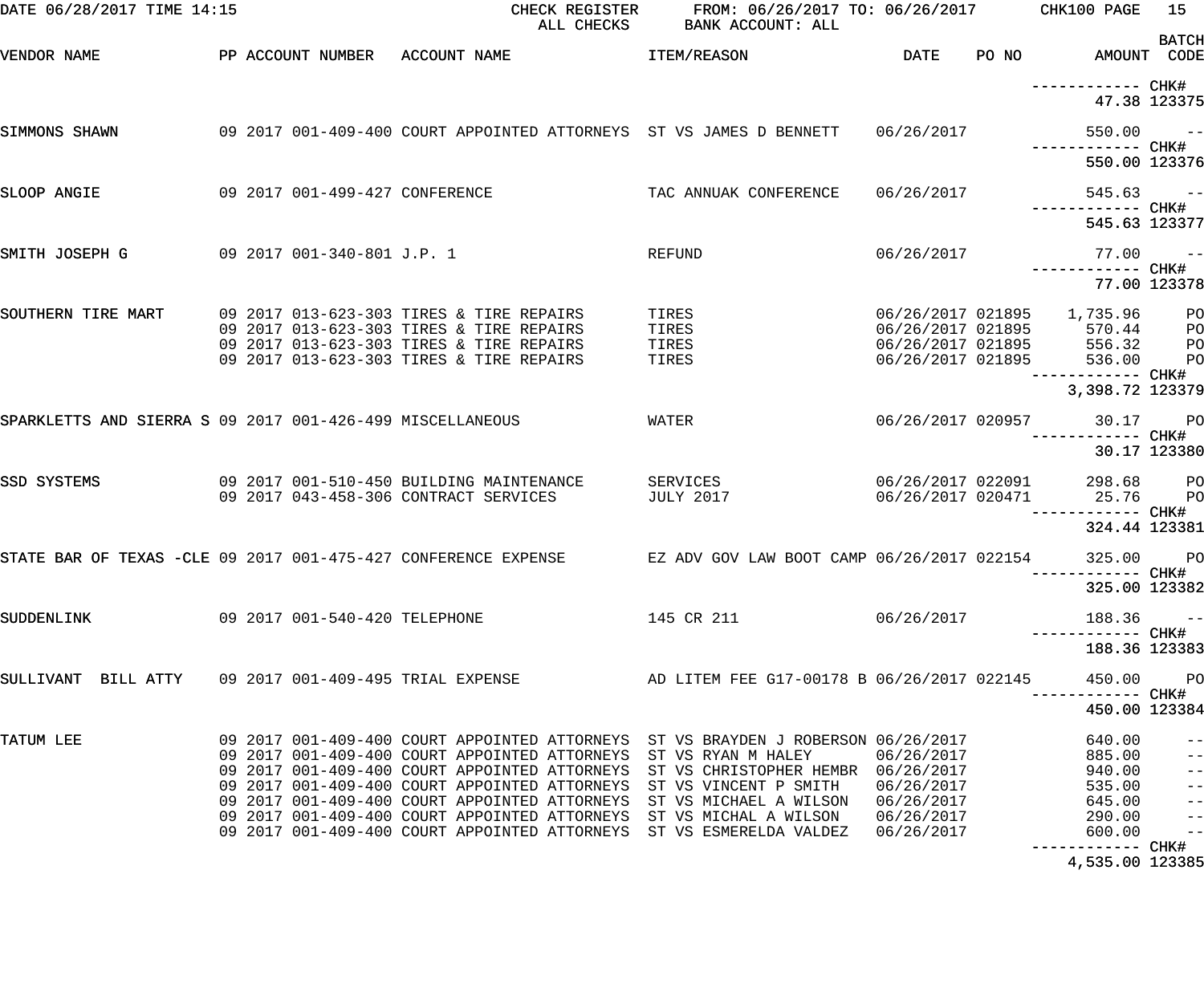| DATE 06/28/2017 TIME 14:15                                      |  |                                                          | CHECK REGISTER<br>ALL CHECKS                                                                                              | FROM: 06/26/2017 TO: 06/26/2017 CHK100 PAGE<br>BANK ACCOUNT: ALL                                                               |                                        |       |                                                  | 16                                        |
|-----------------------------------------------------------------|--|----------------------------------------------------------|---------------------------------------------------------------------------------------------------------------------------|--------------------------------------------------------------------------------------------------------------------------------|----------------------------------------|-------|--------------------------------------------------|-------------------------------------------|
| VENDOR NAME                                                     |  | PP ACCOUNT NUMBER                                        | ACCOUNT NAME                                                                                                              | ITEM/REASON                                                                                                                    | <b>DATE</b>                            | PO NO | AMOUNT CODE                                      | <b>BATCH</b>                              |
| TDCAA NOW TRUST FUND                                            |  | 09 2017 001-476-481 ASSN DUES                            | 09 2017 001-475-427 CONFERENCE EXPENSE<br>09 2017 001-475-427 CONFERENCE EXPENSE                                          | INVOICE # 121477 06/26/2017 022149<br>KO REGISTRATION FOR LEGI 06/26/2017 022152<br>EZ REGISTRATION FOR LEGI 06/26/2017 022152 |                                        |       | 50.00<br>100.00<br>100.00                        | P <sub>O</sub><br>$P$ O<br>P <sub>O</sub> |
|                                                                 |  |                                                          |                                                                                                                           |                                                                                                                                |                                        |       | 250.00 123386                                    |                                           |
|                                                                 |  |                                                          | TEXAS ASSOCIATION OF CO 09 2017 001-409-209 PUBLIC OFFICIAL'S LIABILI PUBLIC OFFICIALS LIABILI 06/26/2017 022157          |                                                                                                                                |                                        |       | 40,095.00 PO<br>------------ CHK#                |                                           |
|                                                                 |  |                                                          |                                                                                                                           |                                                                                                                                |                                        |       | 40,095.00 123387                                 |                                           |
| TEXAS CENTER FOR THE JU 09 2017 001-426-427 CONFERENCE EXPENSE  |  |                                                          |                                                                                                                           | CONFERENCE EARLY REGISTR 06/26/2017 022172                                                                                     |                                        |       | 275.00 PO<br>----------- CHK#                    |                                           |
|                                                                 |  |                                                          |                                                                                                                           |                                                                                                                                |                                        |       | 275.00 123388                                    |                                           |
| TEXAS DEPT OF PUBLIC SA 09 2017 001-427-499 MISCELLANEOUS       |  |                                                          |                                                                                                                           | NAME SEARCH                                                                                                                    | 06/26/2017 020508                      |       |                                                  | 2.00 0                                    |
|                                                                 |  |                                                          |                                                                                                                           |                                                                                                                                |                                        |       |                                                  | 2.00 123389                               |
|                                                                 |  |                                                          | TEXAS DEPT OF STATE HEA 09 2017 001-208-000 DUE TO OTHER GOVERNMENTS     BIRTH ACCESS MAY 2017                            |                                                                                                                                | 06/26/2017                             |       | $199.47 -$<br>------------ CHK#                  |                                           |
|                                                                 |  |                                                          |                                                                                                                           |                                                                                                                                |                                        |       | 199.47 123390                                    |                                           |
| TEXAS ROAD AND SIGN SUP 09 2017 014-624-300 SUPPLIES & HARDWARE |  |                                                          |                                                                                                                           | SUPPLIES                                                                                                                       |                                        |       | 06/26/2017 020314 1,485.90 PO<br>—————————— CHK# |                                           |
|                                                                 |  |                                                          |                                                                                                                           |                                                                                                                                |                                        |       | 1,485.90 123391                                  |                                           |
| TEXAS STAR EMBROIDERY                                           |  |                                                          | 09 2017 001-476-392 UINIFORMS - EMPLOYEES & PR MED WARREN<br>09 2017 001-476-392 UINIFORMS - EMPLOYEES & PR MED ERLANDSON |                                                                                                                                | 06/26/2017 022079<br>06/26/2017 022079 |       | 49.98<br>90.00                                   | PO                                        |
|                                                                 |  |                                                          | 09 2017 001-476-392 UINIFORMS - EMPLOYEES & PR MED ERLANDSON                                                              |                                                                                                                                | 06/26/2017 022079                      |       | 27.23                                            | PO<br>PO                                  |
|                                                                 |  |                                                          | 09 2017 001-476-392 UINIFORMS - EMPLOYEES & PR XL WARD                                                                    |                                                                                                                                | 06/26/2017 022079                      |       | 46.00                                            | PO                                        |
|                                                                 |  |                                                          | 09 2017 001-476-392 UINIFORMS - EMPLOYEES & PR SMALL HERR                                                                 |                                                                                                                                | 06/26/2017 022079                      |       | 20.00                                            | PO                                        |
|                                                                 |  |                                                          |                                                                                                                           |                                                                                                                                |                                        |       | 233.21 123392                                    |                                           |
| THOMPSON J R INC                                                |  | 09 2017 014-624-302 GRAVEL                               |                                                                                                                           | #2 FLEX BASE                                                                                                                   | 06/26/2017 020238                      |       | 3,589.50                                         | PO                                        |
|                                                                 |  | 09 2017 014-624-302 GRAVEL                               |                                                                                                                           | #2 FLEX BASE                                                                                                                   | 06/26/2017 020238                      |       | 5,701.32                                         | PO                                        |
|                                                                 |  | 09 2017 014-624-302 GRAVEL                               |                                                                                                                           | #2 FLEX BASE                                                                                                                   | 06/26/2017 020238                      |       | 2,701.08                                         | PO                                        |
|                                                                 |  | 09 2017 014-624-302 GRAVEL                               |                                                                                                                           | #2 FLEX BASE                                                                                                                   | 06/26/2017 020238                      |       | 3,740.34                                         | PO                                        |
|                                                                 |  | 09 2017 014-624-302 GRAVEL                               |                                                                                                                           | #2 FLEX BASE                                                                                                                   | 06/26/2017 020238                      |       | 1,178.64                                         | PO                                        |
|                                                                 |  | 09 2017 014-624-302 GRAVEL                               |                                                                                                                           | #2 FLEX BASE                                                                                                                   | 06/26/2017 020238                      |       | 3,237.06                                         | PO                                        |
|                                                                 |  | 09 2017 014-624-302 GRAVEL                               |                                                                                                                           | #2 FLEX BASE<br>$1\frac{1}{2}$ CRUSHER                                                                                         | 06/26/2017 020238<br>06/26/2017 020215 |       | 3,462.06                                         | PO                                        |
|                                                                 |  | 09 2017 011-621-302 GRAVEL<br>09 2017 011-621-302 GRAVEL |                                                                                                                           | $1\frac{1}{2}$ CRUSHER                                                                                                         | 06/26/2017 020215                      |       | 301.63<br>852.07                                 | PO<br>PO                                  |
|                                                                 |  |                                                          |                                                                                                                           |                                                                                                                                |                                        |       |                                                  |                                           |
|                                                                 |  |                                                          |                                                                                                                           |                                                                                                                                |                                        |       | 24,763.70 123393                                 |                                           |
| THOMSON WEST                                                    |  |                                                          | 09 2017 001-475-390 SUBSCRIPTIONS                                                                                         | MAY 2017                                                                                                                       | 06/26/2017 020466                      |       | 318.00                                           | PO                                        |
|                                                                 |  |                                                          | 09 2017 001-435-390 SUBSCRIPTION                                                                                          | MAY 2017                                                                                                                       | 06/26/2017 020465                      |       | 168.00                                           | PO                                        |
|                                                                 |  |                                                          | 09 2017 040-651-390 SUBSCRIPTIONS                                                                                         | MAY 2017                                                                                                                       | 06/26/2017 020358                      |       | 417.74                                           | PO                                        |
|                                                                 |  |                                                          | 09 2017 001-426-390 SUBSCRIPTIONS<br>09 2017 001-560-390 SUBSCRIPTIONS                                                    | MAY 2017<br>MAY 2017                                                                                                           | 06/26/2017 020464<br>06/26/2017 020311 |       | 106.00<br>267.00                                 | PO<br>PO                                  |
|                                                                 |  |                                                          |                                                                                                                           |                                                                                                                                |                                        |       |                                                  |                                           |
|                                                                 |  |                                                          |                                                                                                                           |                                                                                                                                |                                        |       | 1,276.74 123394                                  |                                           |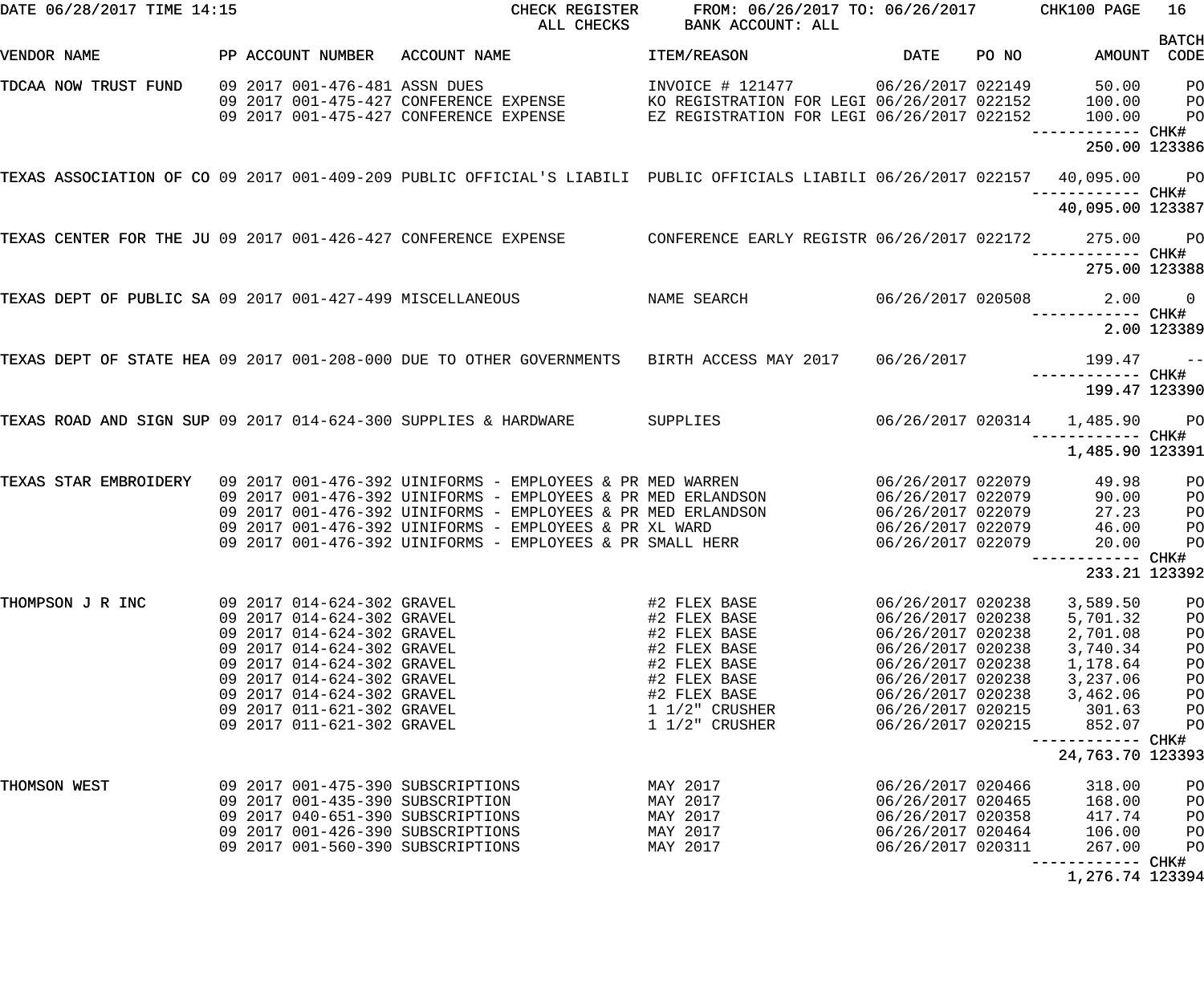| DATE 06/28/2017 TIME 14:15                                       |  |                                                                | CHECK REGISTER<br>ALL CHECKS                                                                                       |      | FROM: 06/26/2017 TO: 06/26/2017<br><b>BANK ACCOUNT: ALL</b> |                                        |       | CHK100 PAGE                        | 17 <sub>2</sub>          |
|------------------------------------------------------------------|--|----------------------------------------------------------------|--------------------------------------------------------------------------------------------------------------------|------|-------------------------------------------------------------|----------------------------------------|-------|------------------------------------|--------------------------|
| VENDOR NAME                                                      |  | PP ACCOUNT NUMBER                                              | ACCOUNT NAME                                                                                                       |      | ITEM/REASON                                                 | <b>DATE</b>                            | PO NO | AMOUNT CODE                        | <b>BATCH</b>             |
| TIPTON JEREMY                                                    |  |                                                                | 10 2017 028-571-390 SUBSCRIPTIONS                                                                                  |      | <b>JUNE 2017</b>                                            | 06/26/2017 019838                      |       | 175.00                             | P <sub>O</sub>           |
|                                                                  |  |                                                                |                                                                                                                    |      |                                                             |                                        |       | 175.00 123395                      |                          |
| TRACTOR SUPPLY PLAN                                              |  |                                                                | 09 2017 001-560-499 MISCELLANEOUS                                                                                  |      | TRUCK BED MATT                                              | 06/26/2017 022123                      |       | 99.99                              | PO                       |
|                                                                  |  |                                                                | 09 2017 011-621-300 SUPPLIES & HARDWARE<br>09 2017 011-621-300 SUPPLIES & HARDWARE                                 |      | SUPPLIES<br>SUPPLIES                                        | 06/26/2017 020205<br>06/26/2017 020205 |       | 82.10<br>149.97                    | PO<br>PO                 |
|                                                                  |  |                                                                | 09 2017 011-621-300 SUPPLIES & HARDWARE                                                                            | HOSE |                                                             | 06/26/2017 020205                      |       | 15.99                              | PO                       |
|                                                                  |  |                                                                | 09 2017 011-621-300 SUPPLIES & HARDWARE                                                                            | HOSE |                                                             | 06/26/2017 020205                      |       | 15.99                              | PO                       |
|                                                                  |  |                                                                | 09 2017 012-622-300 SUPPLIES & HARDWARE                                                                            |      | SUPPLIES                                                    | 06/26/2017 020244                      |       | 33.91                              | PO                       |
|                                                                  |  |                                                                |                                                                                                                    |      |                                                             |                                        |       | ------------ CHK#<br>397.95 123396 |                          |
|                                                                  |  |                                                                | TRI-COUNTY SENIOR NUTRI 09 2017 001-645-489 TRI COUNTY SENIOR NUTRITI FY17                                         |      |                                                             | 06/26/2017 020561                      |       | 3,250.00                           | <b>PO</b>                |
|                                                                  |  |                                                                |                                                                                                                    |      |                                                             |                                        |       | 3,250.00 123397                    |                          |
| TROPHY AUTO GLASS INC 09 2017 012-622-354 MACHINERY REPAIRS      |  |                                                                |                                                                                                                    |      | REAPIR WS 2007 FORD                                         | 06/26/2017 022119                      |       | 200.00                             | $P$ O                    |
|                                                                  |  |                                                                |                                                                                                                    |      |                                                             |                                        |       | 200.00 123398                      |                          |
| UNIFIRST HOLDINGS INC                                            |  |                                                                | 09 2017 011-621-392 UNIFORMS - EMPLOYEES & PRI UNIFORMS                                                            |      |                                                             | 06/26/2017 020222                      |       | 58.40                              | PO                       |
|                                                                  |  |                                                                | 09 2017 012-622-354 MACHINERY REPAIRS                                                                              |      | UNIFORMS                                                    | 06/26/2017 020239                      |       | 61.30                              | PO                       |
|                                                                  |  | 09 2017 013-623-392 UNIFORMS                                   |                                                                                                                    |      | UNIFORMS                                                    | 06/26/2017 021974                      |       | 60.35                              | PO                       |
|                                                                  |  |                                                                | 09 2017 012-622-392 UNIFORMS - EMPLOYEES & PRI UNIFORMS<br>09 2017 011-621-392 UNIFORMS - EMPLOYEES & PRI UNIFORMS |      |                                                             | 06/26/2017 020239<br>06/26/2017 020222 |       | 125.60<br>58.40                    | PO<br>PO                 |
|                                                                  |  |                                                                |                                                                                                                    |      |                                                             |                                        |       | ------ CHK#                        |                          |
|                                                                  |  |                                                                |                                                                                                                    |      |                                                             |                                        |       | 364.05 123399                      |                          |
| VERIZON WIRELESS                                                 |  | 09 2017 001-540-420 TELEPHONE<br>09 2017 001-540-420 TELEPHONE |                                                                                                                    |      | EMS MOBILE BRAODBAND<br>EMS MOBILE BRAODBAND                | 06/26/2017<br>06/26/2017               |       | 265.95<br>37.99                    | $- -$                    |
|                                                                  |  | 09 2017 001-560-420 TELEPHONE                                  |                                                                                                                    |      | SO DATA CARDS                                               | 06/26/2017                             |       | 1,101.75                           | $-$<br>$\qquad \qquad -$ |
|                                                                  |  |                                                                | 09 2017 038-455-499 MISCELLANEOUS                                                                                  |      | JP 1 DATA CARDS                                             | 06/26/2017                             |       | 75.98                              |                          |
|                                                                  |  |                                                                |                                                                                                                    |      |                                                             |                                        |       | -----------         CHK#           | $ -$                     |
|                                                                  |  |                                                                |                                                                                                                    |      |                                                             |                                        |       | 1,481.67 123400                    |                          |
| WAGNER SUPPLY COMPANY 09 2017 001-510-300 SUPPLIES               |  |                                                                |                                                                                                                    |      | CLEANER                                                     | 06/26/2017 020502                      |       | 66.84                              | PO                       |
|                                                                  |  | 09 2017 001-510-300 SUPPLIES                                   |                                                                                                                    |      | CASCADE BLEACH TIDE                                         | 06/26/2017 020502                      |       | 236.36                             | PO                       |
|                                                                  |  | 09 2017 001-510-300 SUPPLIES                                   |                                                                                                                    |      | SUPPLIES                                                    | 06/26/2017 020502                      |       | 896.96                             | P <sub>O</sub>           |
|                                                                  |  | 09 2017 001-510-300 SUPPLIES<br>09 2017 001-510-300 SUPPLIES   |                                                                                                                    |      | CREDIT                                                      | 06/26/2017<br>06/26/2017 020502        |       | $398.07 -$<br>72.17                | $- -$                    |
|                                                                  |  |                                                                |                                                                                                                    |      | CASCADE, FEBREEZE                                           |                                        |       | ------------ CHK#                  | PO                       |
|                                                                  |  |                                                                |                                                                                                                    |      |                                                             |                                        |       | 874.26 123401                      |                          |
| WASTE CONNECTIONS OF TE 09 2017 011-621-301 TRASH DISPOSAL       |  |                                                                |                                                                                                                    |      | PCT 1 TRASH                                                 | 06/26/2017                             |       | 157.68                             | $ -$                     |
|                                                                  |  |                                                                | 09 2017 013-623-301 TRASH DISPOSAL                                                                                 |      | PCT 3 TRASH                                                 | 06/26/2017                             |       | 169.45                             | $-$                      |
|                                                                  |  |                                                                | 09 2017 014-624-301 TRASH DISPOSAL                                                                                 |      | PCT 4 TRASH                                                 | 06/26/2017                             |       | 163.45                             | $-\, -$                  |
|                                                                  |  | 09 2017 001-510-442 WATER                                      |                                                                                                                    |      | EMS 3 TRASH                                                 | 06/26/2017                             |       | 108.17                             | $\frac{1}{2}$            |
|                                                                  |  |                                                                |                                                                                                                    |      |                                                             |                                        |       | 598.75 123402                      |                          |
| WEATHERPROOFING SERVICE 09 2017 001-510-450 BUILDING MAINTENANCE |  |                                                                |                                                                                                                    |      | FIX LEAK AT ROOF DRAIN L 06/26/2017 021855                  |                                        |       | 360.00                             | PO                       |
|                                                                  |  |                                                                | 09 2017 001-510-350 BUILDING REPAIRS                                                                               |      | INSTALL DOOR AT JAIL 06/26/2017 021855                      |                                        |       | 2,535.00                           | PO                       |